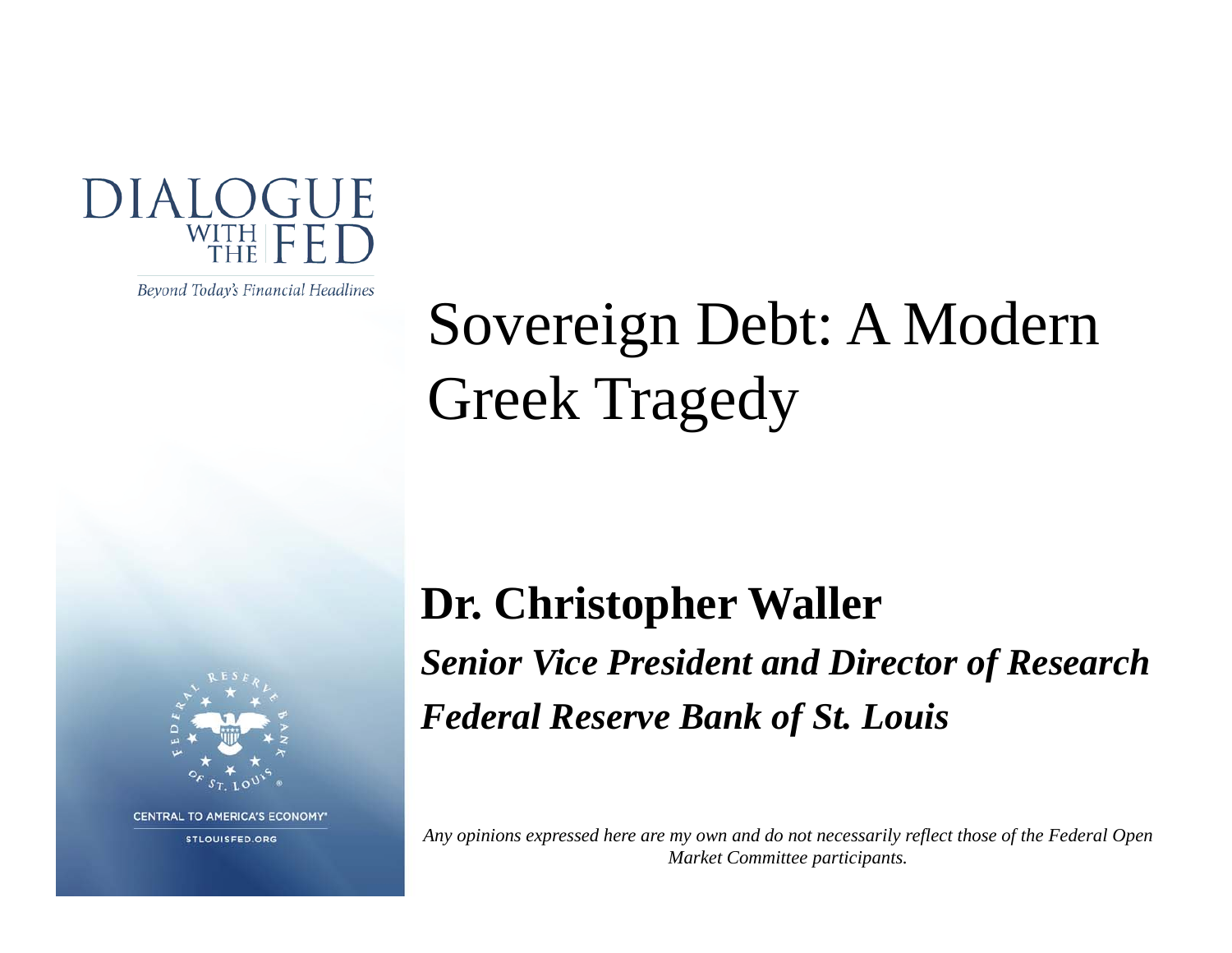### Out of the Frying Pan, Into the Fire

 $\Box$  For the second time in five years, the world faces a major financial crisis.

**□ The 2007-08 crisis was driven by excessive** mortgage debt owed by **households***.*

 $\Box$  The current crisis is driven by excessive government debt owed by **entire countries**.

 $\Box$  A key factor in both crises is the fear that debts will not be repaid.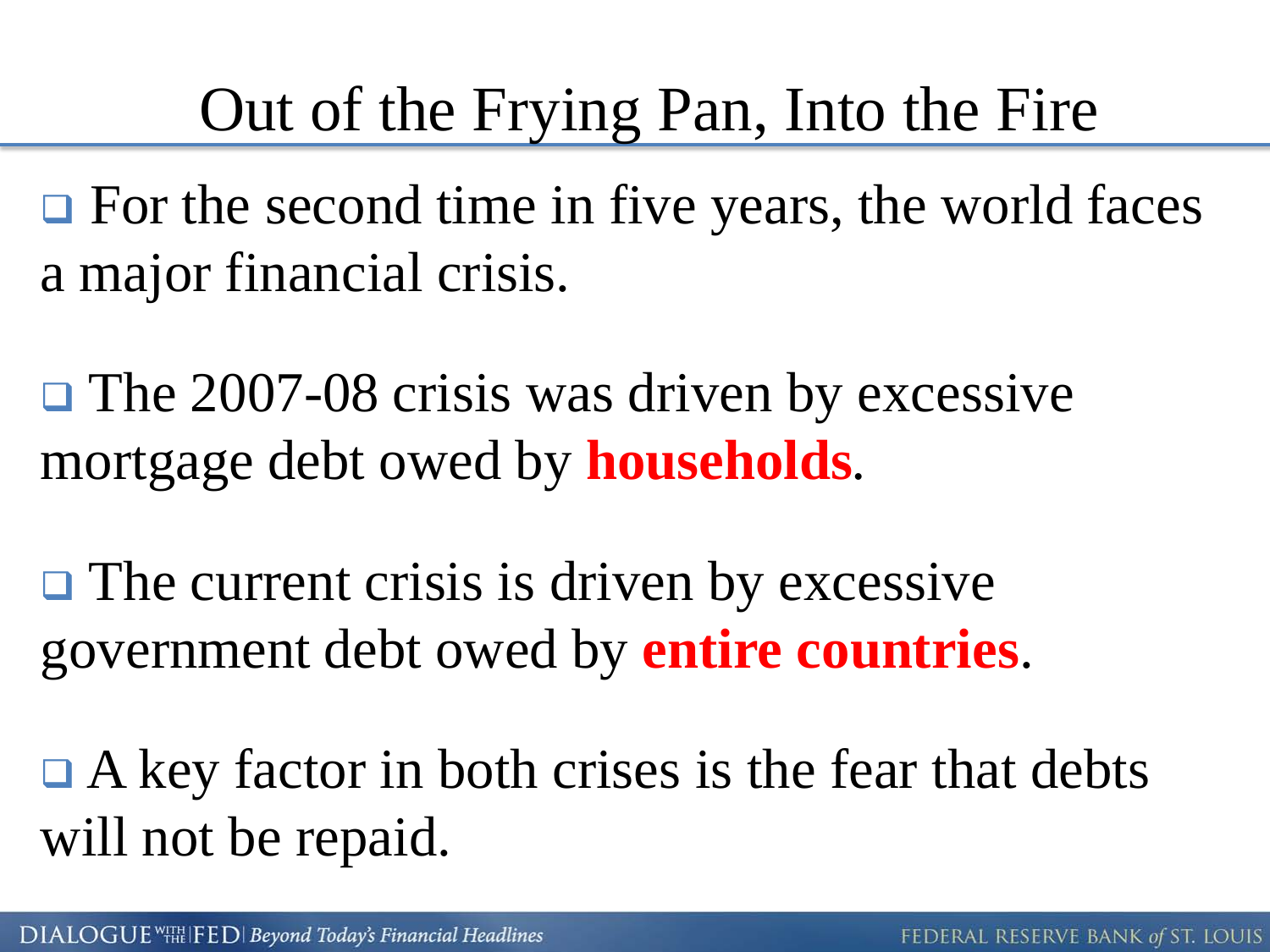■ Why do governments borrow?

**□ When does the level of debt become a burden?** 

 $\Box$  What happens if a nation defaults on its debt?

 $\Box$  How did Europe get in trouble and can it get out?

 $\Box$  Is the U.S. in trouble because of its debt?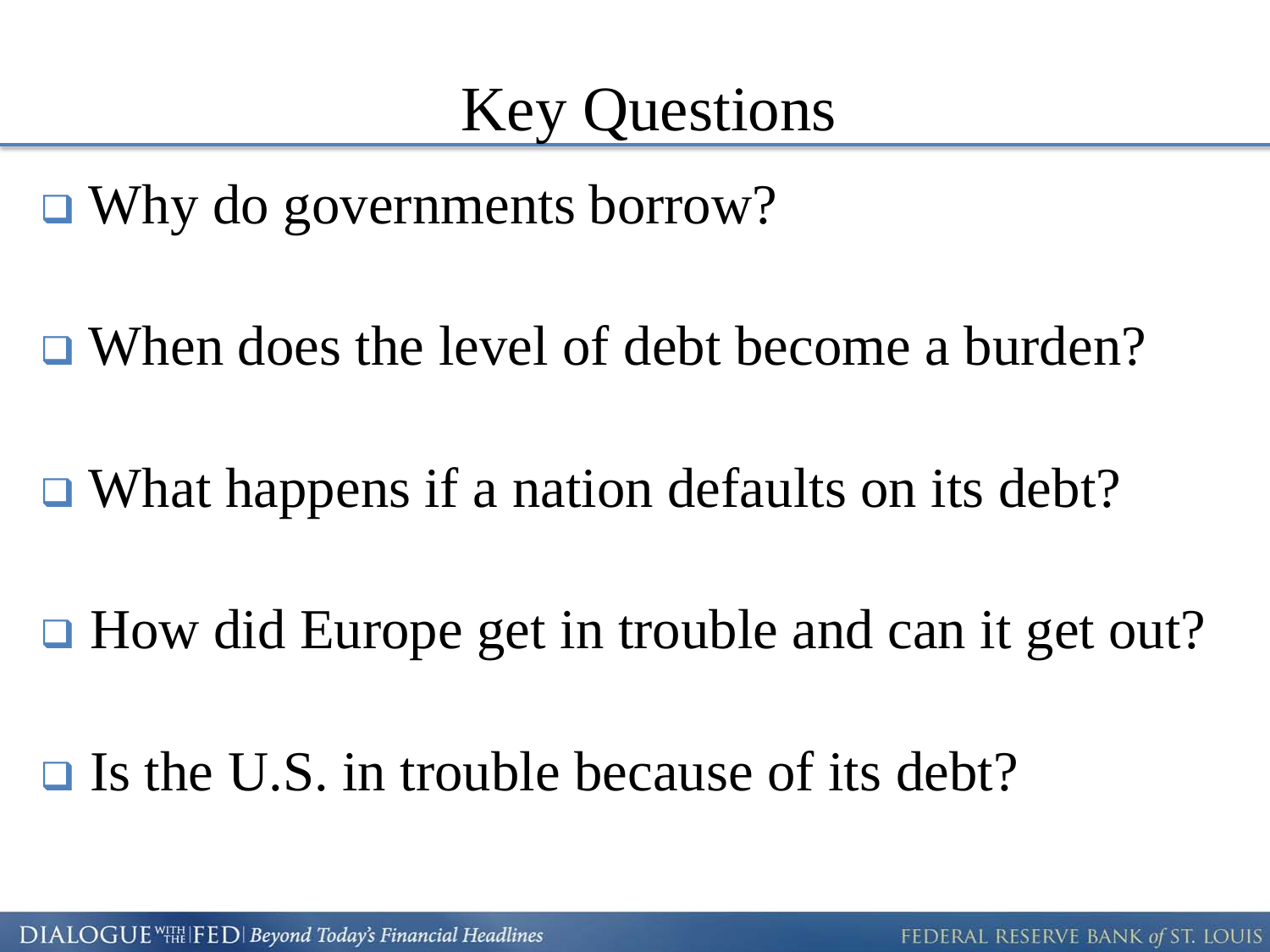### Debt Defined

 Governments must borrow to finance shortfalls in tax revenues.

The current shortfall is called the **deficit**.

□ If tax revenues exceed spending, a **surplus** occurs.

 The national **debt** is the sum of the current and all past deficits/surpluses.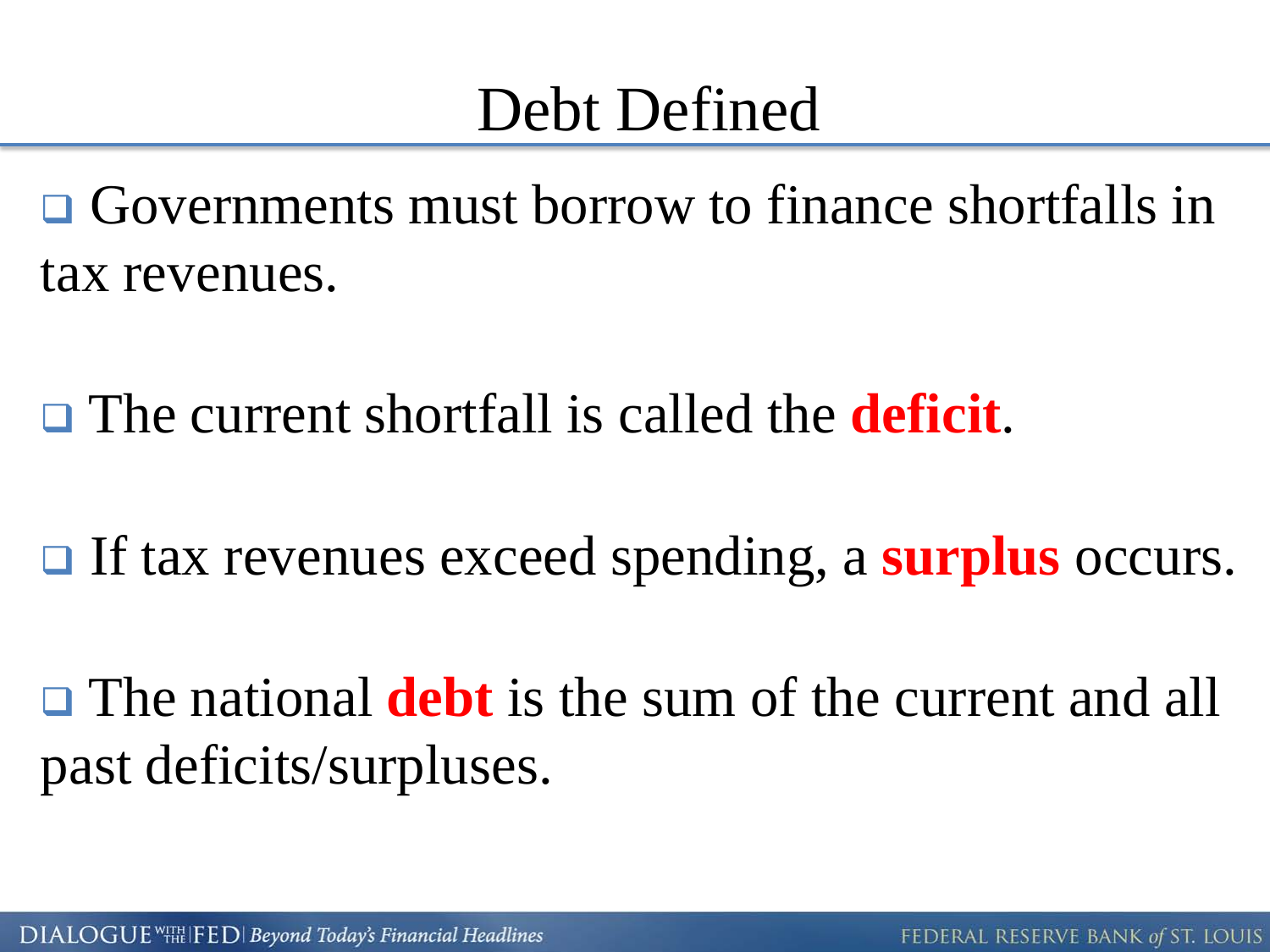**□** Nations borrow to finance wars, civil works, and other public services.

**□ Could raise taxes temporarily to pay for it.** 

 $\Box$  Better idea – borrow funds now and slowly repay the debt over time with permanently higher taxes.

 Similar to a mortgage—borrow a lot of money to buy a house now and slowly pay it off over time.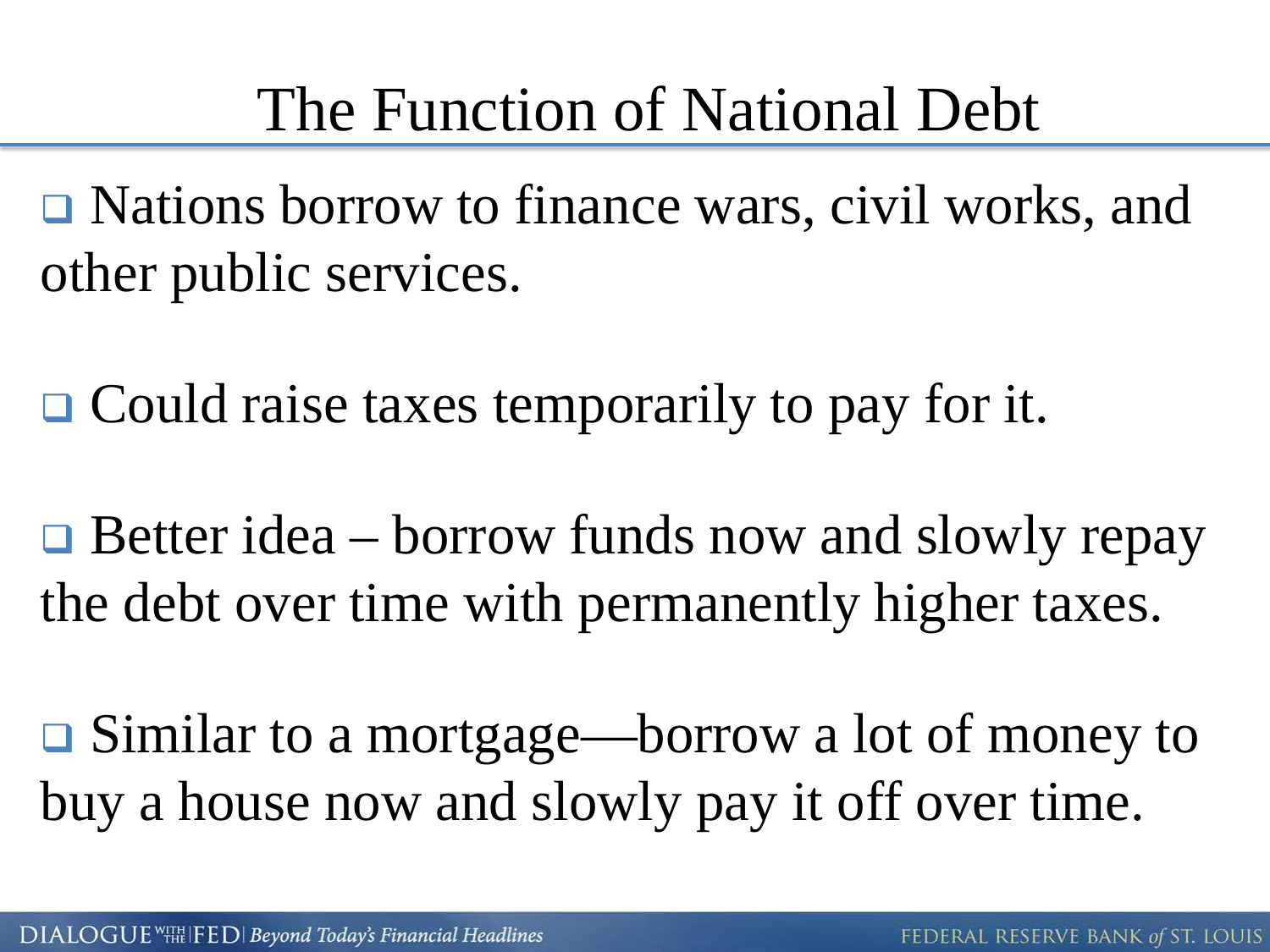### Deficit/Surplus Spending – 1791-2011



DIALOGUE<sup>WITH</sup> IFED | Beyond Today's Financial Headlines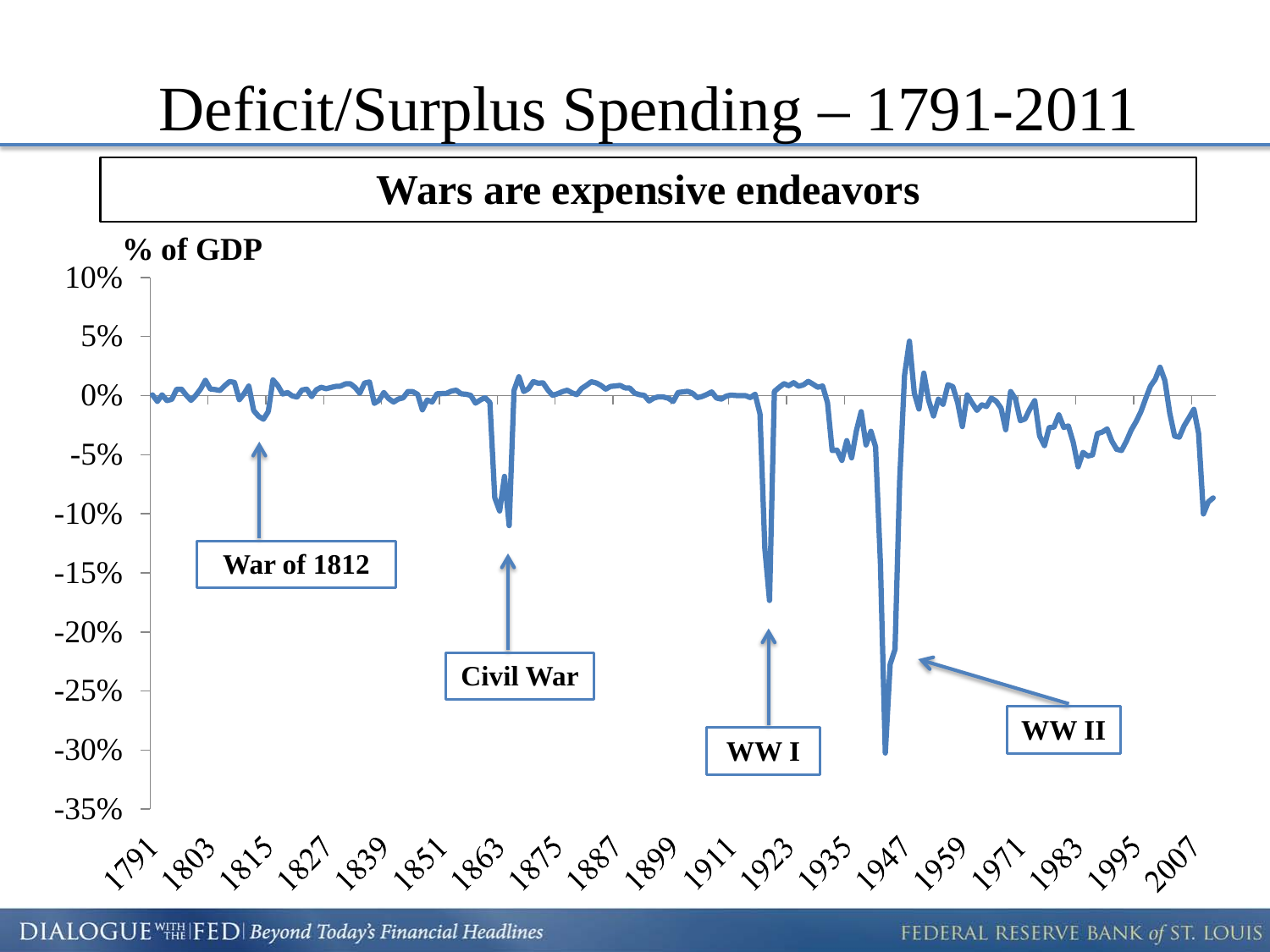### Federal Debt Held by the Public 1791-2011

#### **Federal debt peaked in the 1940s**

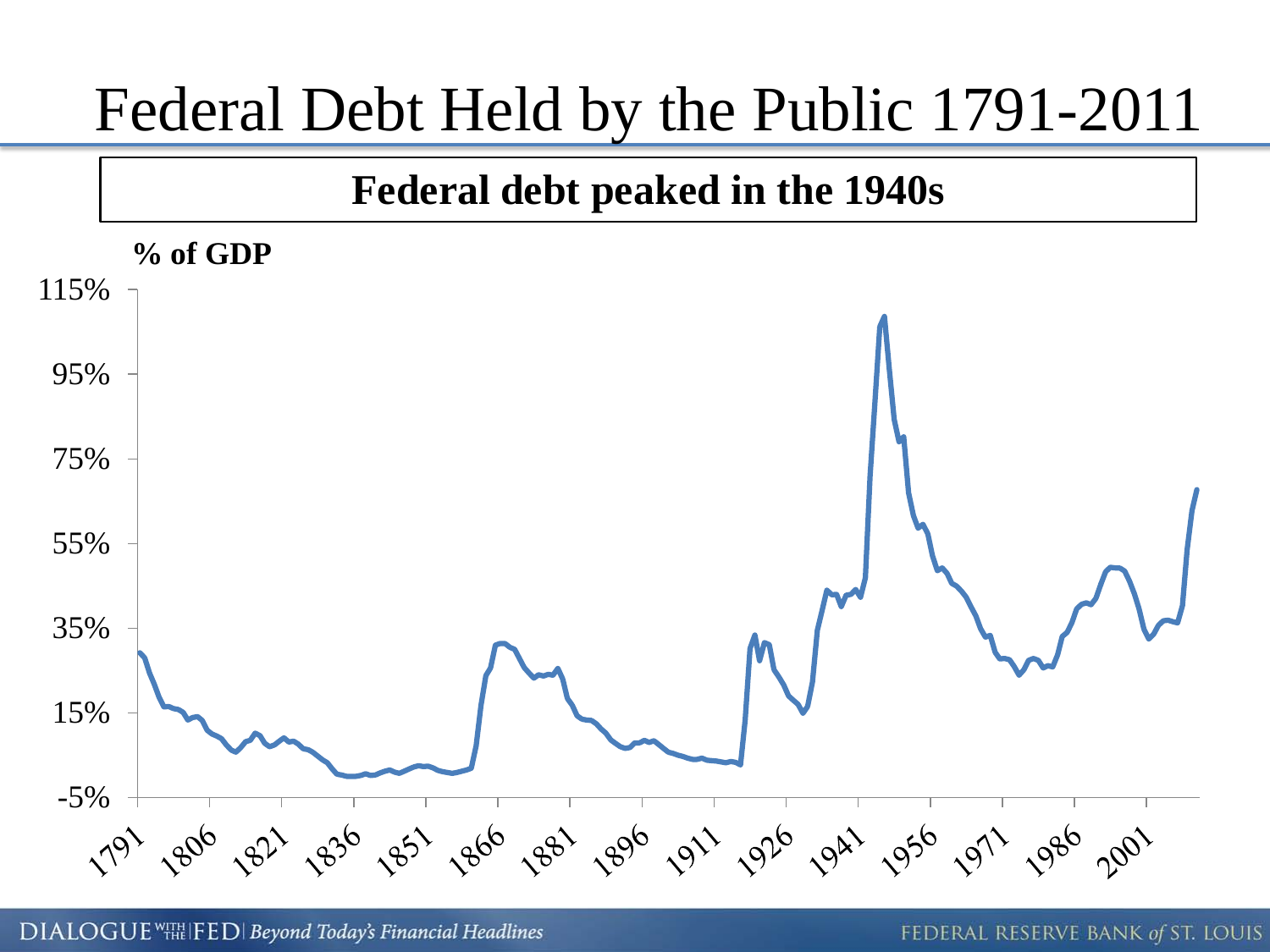- **□** Measuring the burden of the national debt is hard.
- Economists look at the **debt-to-GDP** ratio.
- $\Box$  It measures the ability to pay off the entire debt with one year's income and ignores the wealth of the nation.
- **□** This is a conservative measure of debt burden.
- Some have argued a ratio over **90%** is cause for concern.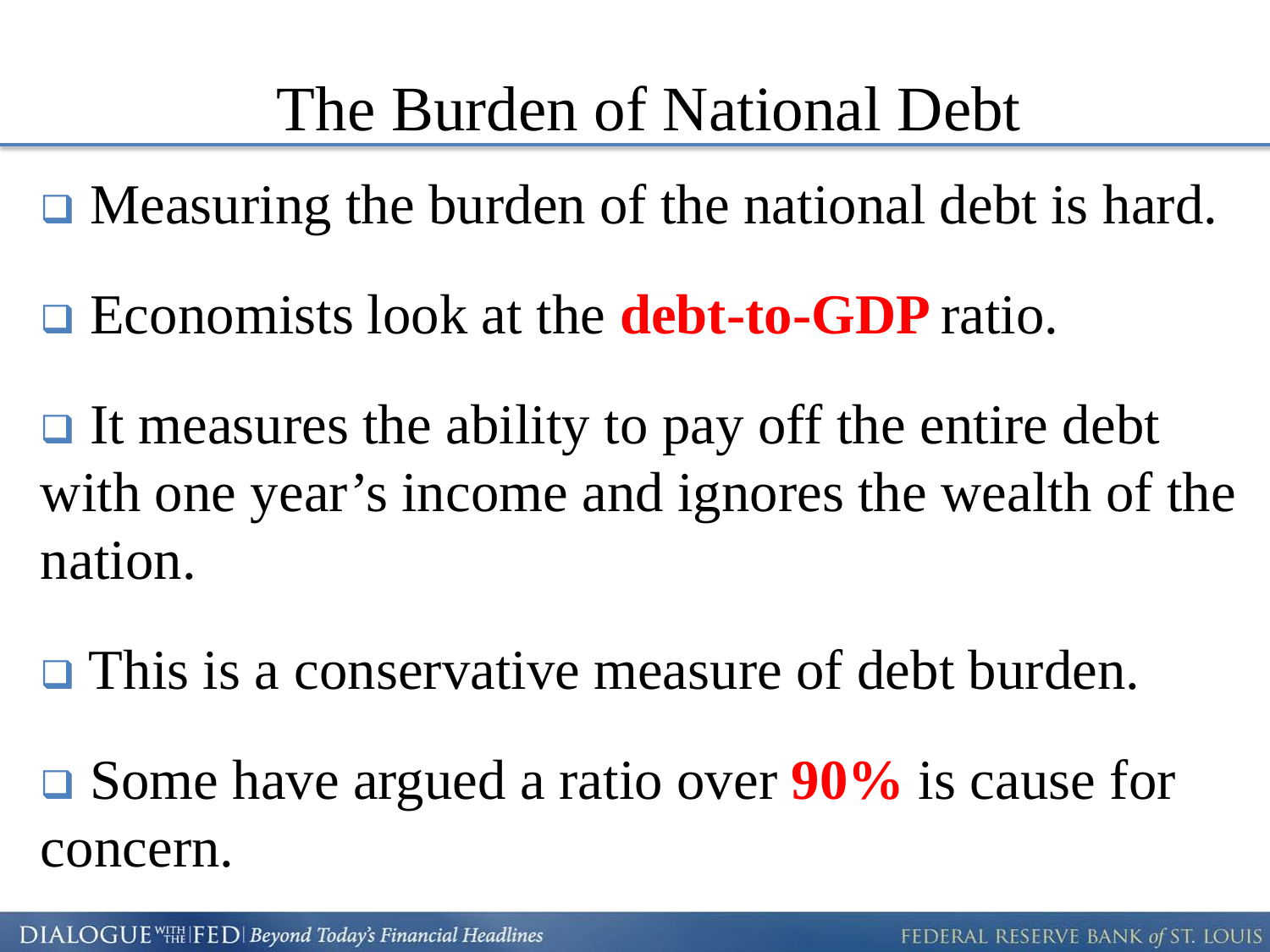## Rolling Over Debt

**□** In normal times, most nations **roll over** their debt when it's due.

**□** Rolling over the debt means paying off old debt by issuing new debt.

Lenders must be willing to do so! **Rollover risk**.

□ The interest rate paid depends on the **term to maturity**.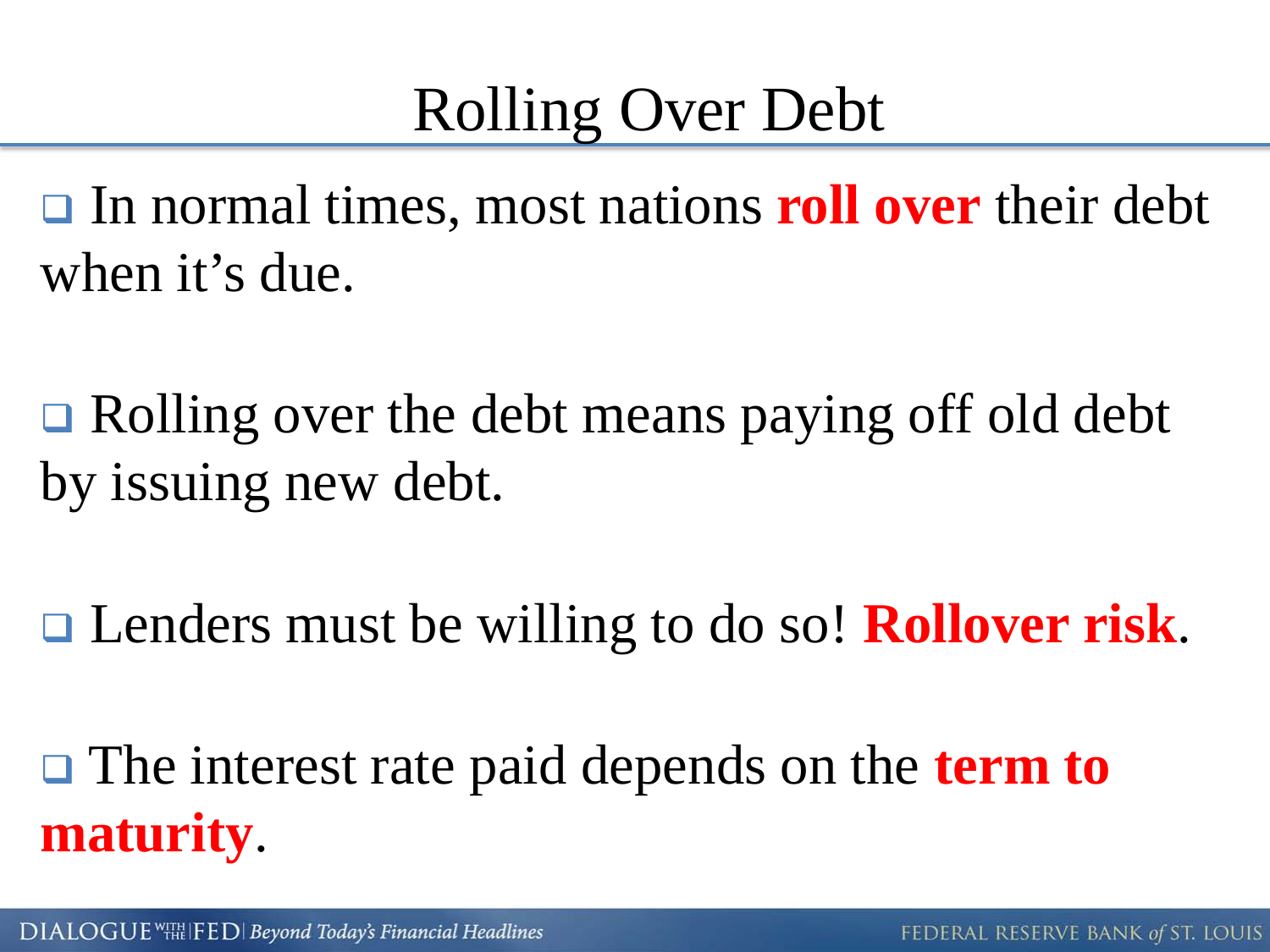### Yield Curve

#### **Positive relationship between yield and time to maturity**



DIALOGUE <sup>WITH</sup> IFED | Beyond Today's Financial Headlines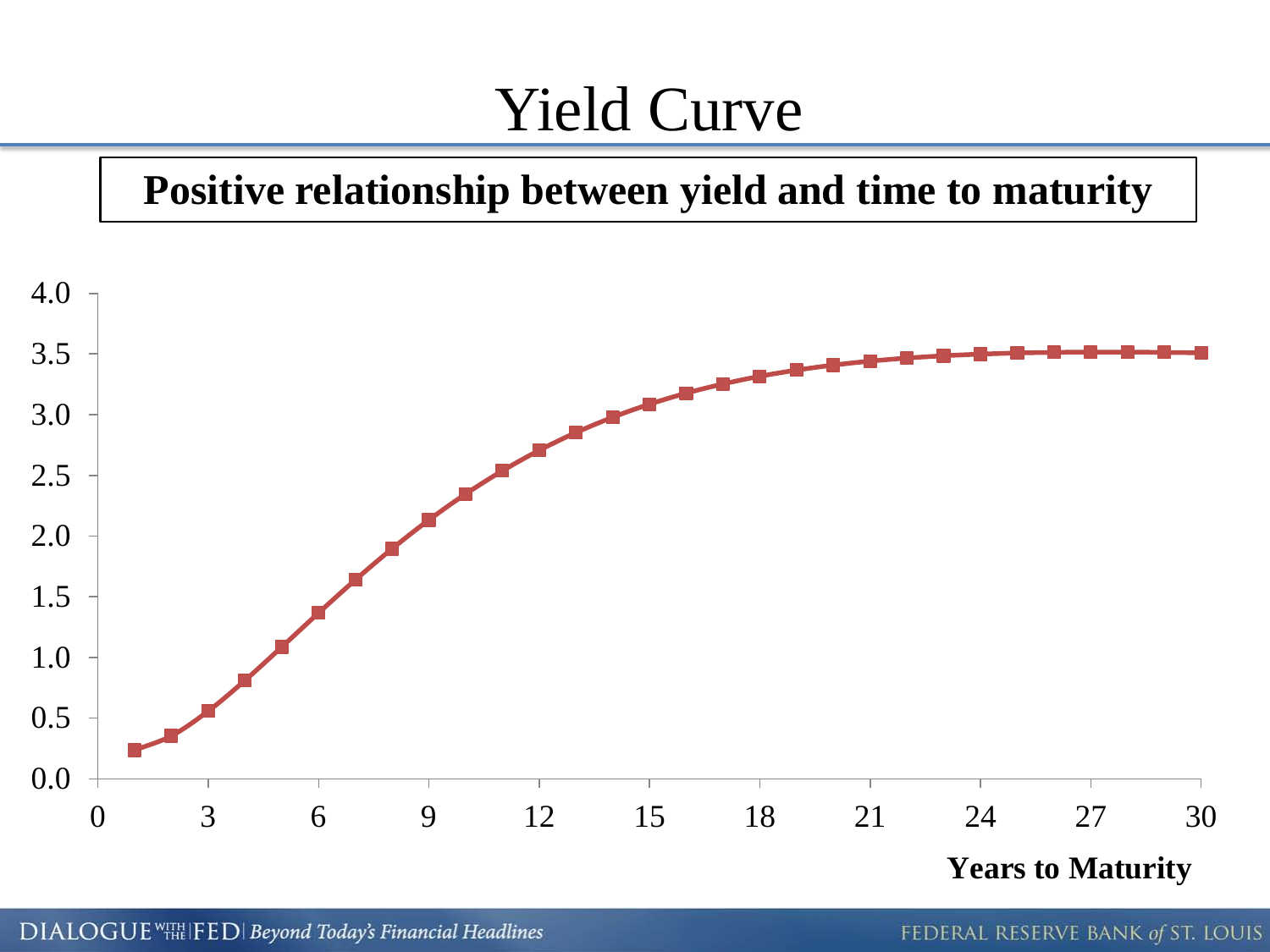## The Allure of Short-Term Debt

 Governments issue short-term debt to take advantage of lower interest rates.

**□** But roll over is more frequent, hence more rollover risk!

**□** Investors may believe a government cannot meet its debt obligations.

**□** So they stop rolling over debt or charge a high interest rate to do so.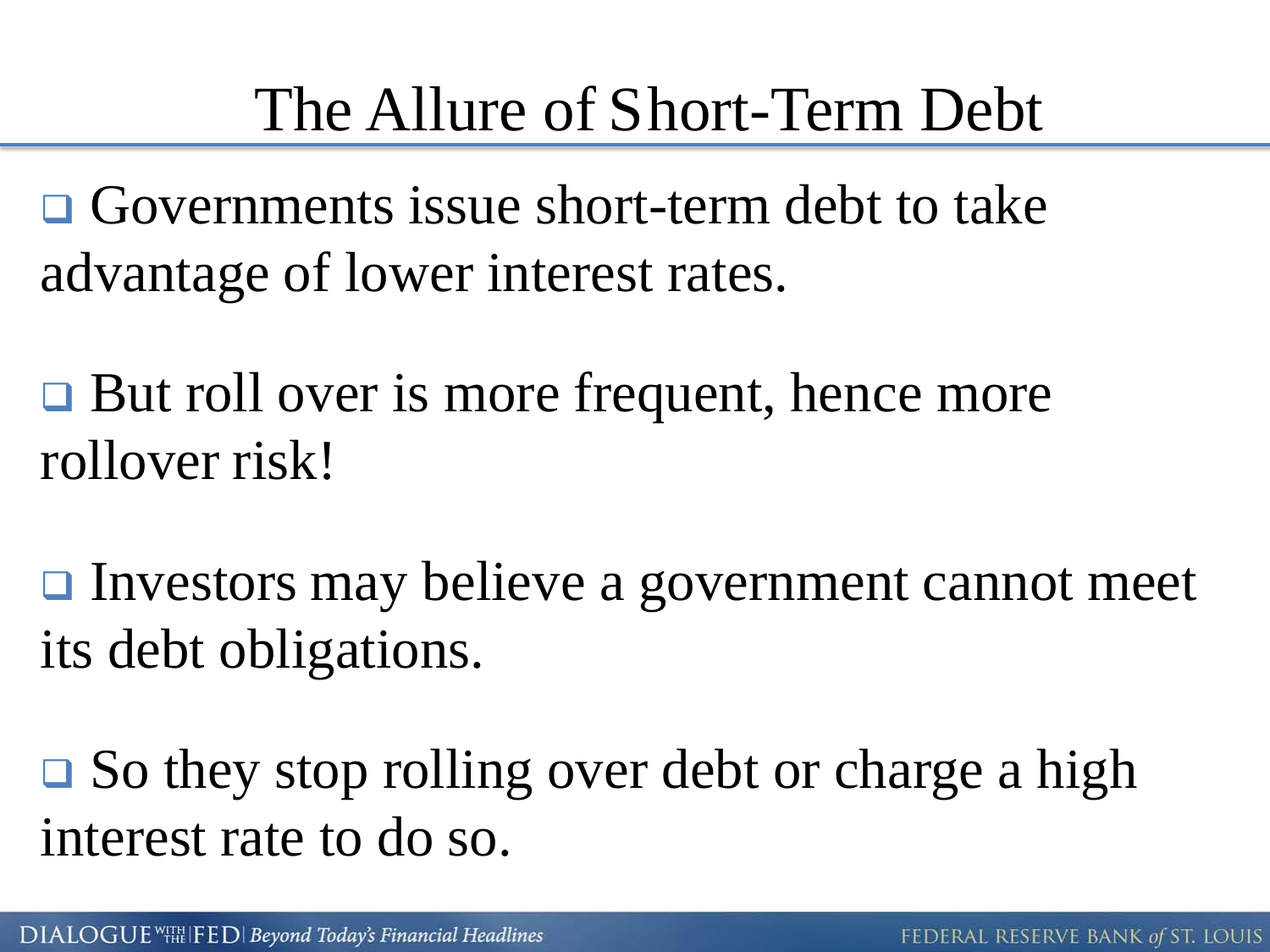### Debt Default

□ The debt burden of a nation is not always a good predictor of default.

**□** Brazil and Mexico defaulted in the early 1980s with debt-to-GDP ratios around **50%**.

Japan's current debt-to-GDP ratio is over **200**%!

 $\Box$  This shows that it is the nation's perceived **willingness** to repay its debt that matters.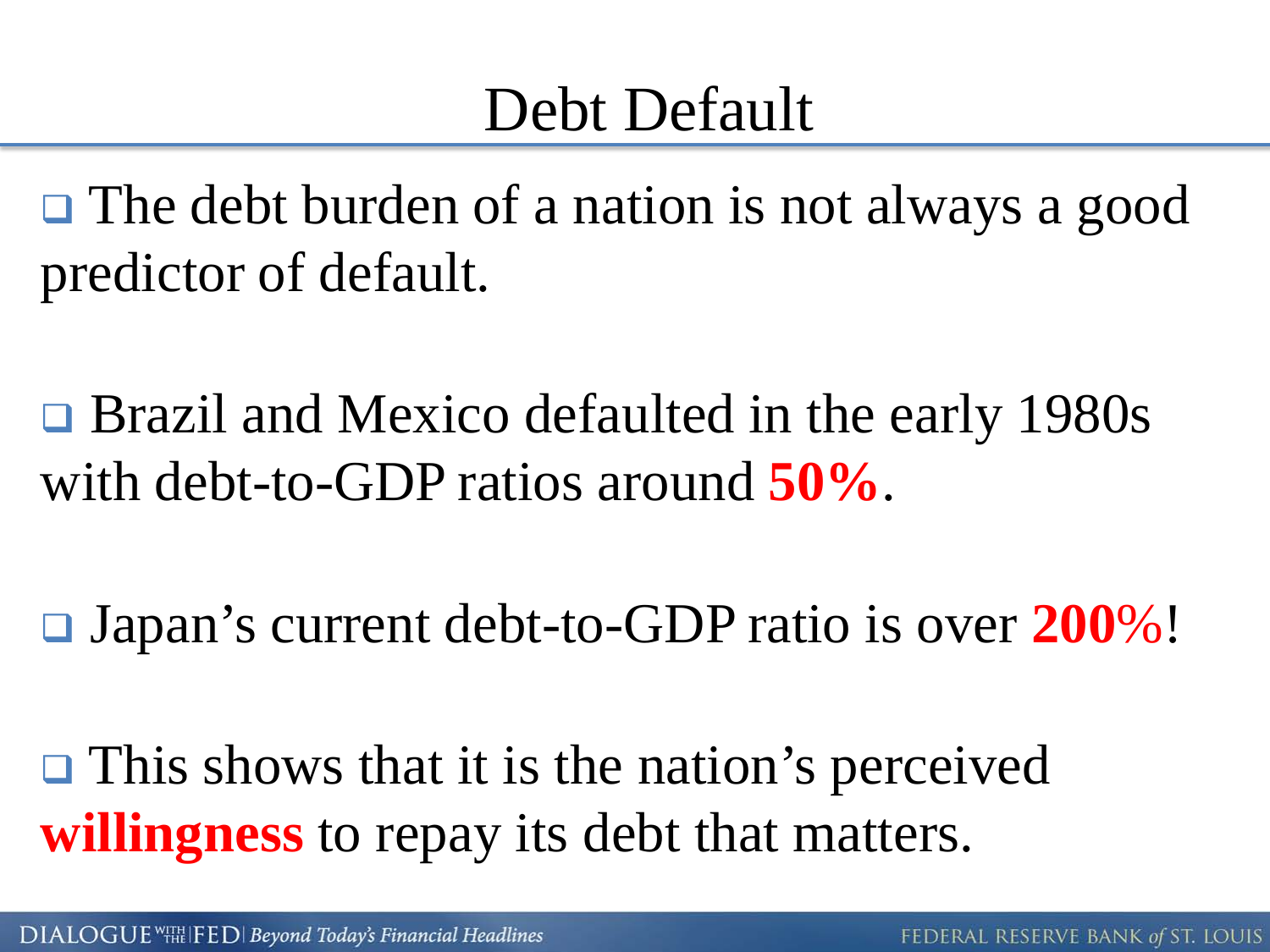$\Box$  First default: 4<sup>th</sup> century BC Greece (oh, the irony), 10 of 13 municipalities defaulted on loans from Delos Temple.

□ Capital markets close off to the defaulting country.

**□ Cost of future finance increases.** 

### Reduction in output growth.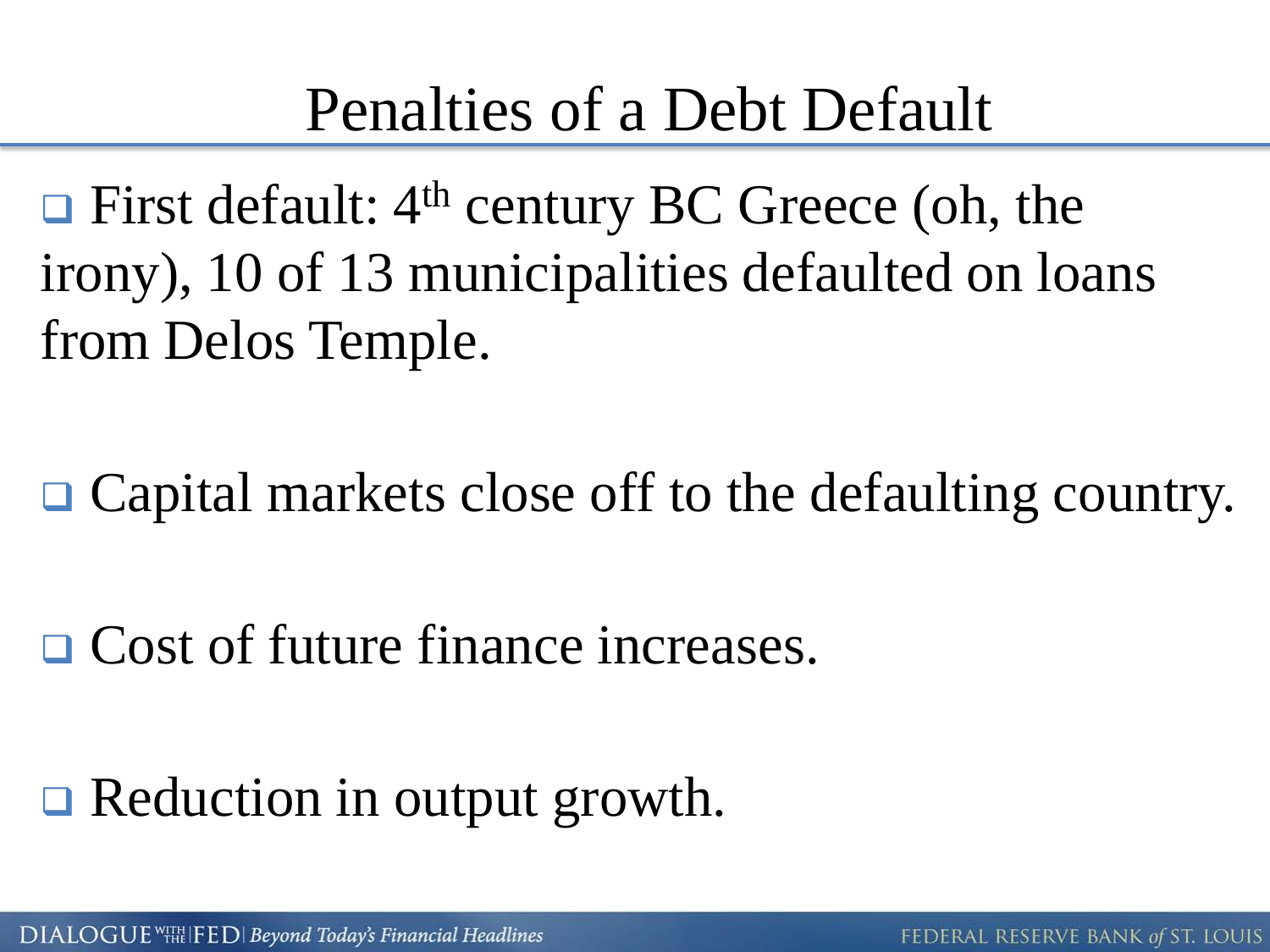## Debt Default

**□ While defaulting on sovereign debt is not new, it** hasn't occurred in a developed country since 1946!

 $\Box$  This is why the current financial crisis in Europe is of great concern.

**□ But European countries have had high debt-to-**GDP ratios for decades.

 $\square$  So why has this crisis surfaced now?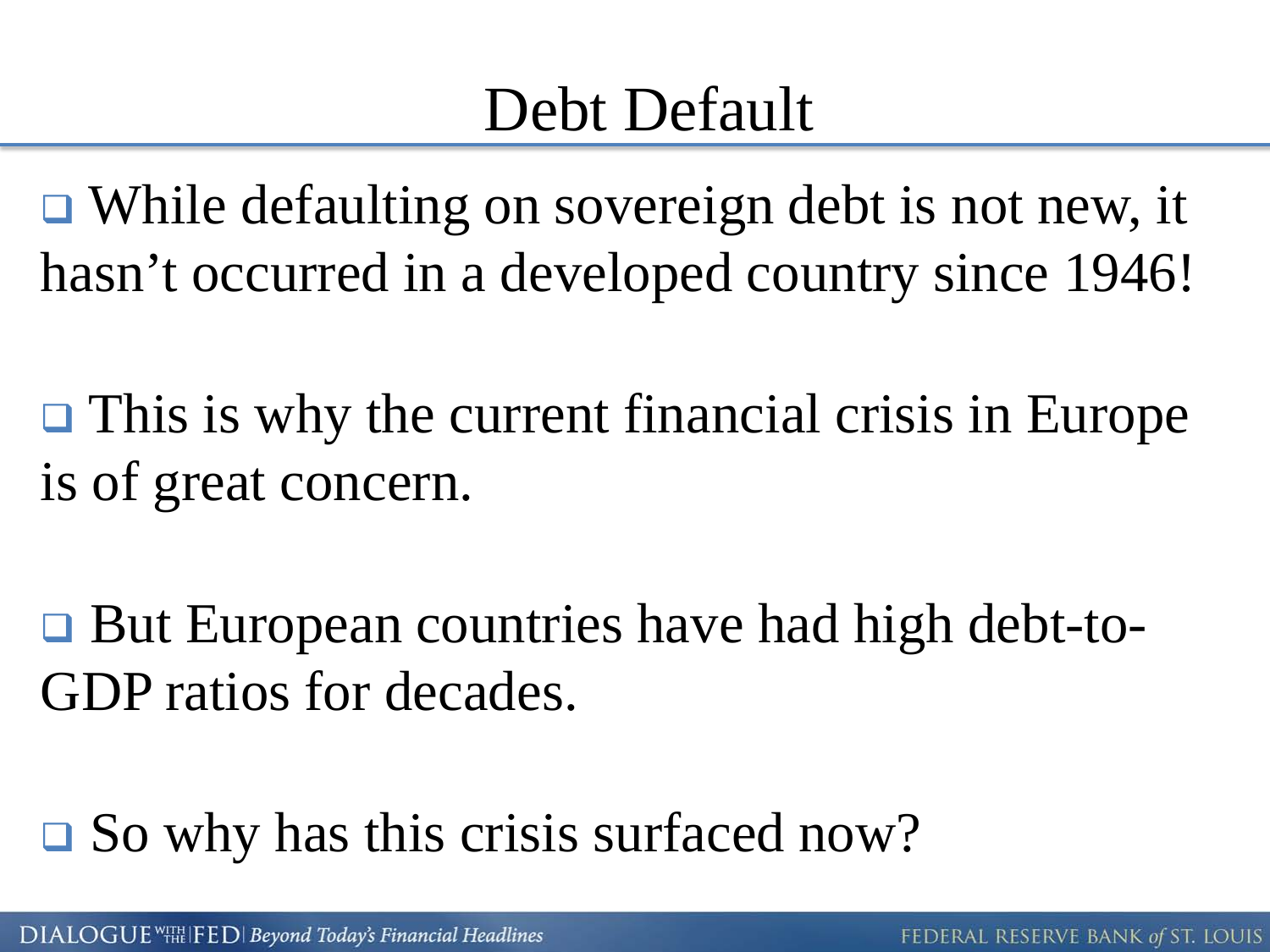### The Creation of the European Union

□ After WWII, Europe vowed to never have another war fought on European soil.

**□** Since the early 1950s, they have steadily moved toward the creation of a "United States of Europe".

 $\Box$  This included the goal of a single currency – a monetary union.

**□** However, fiscal union was never a serious goal.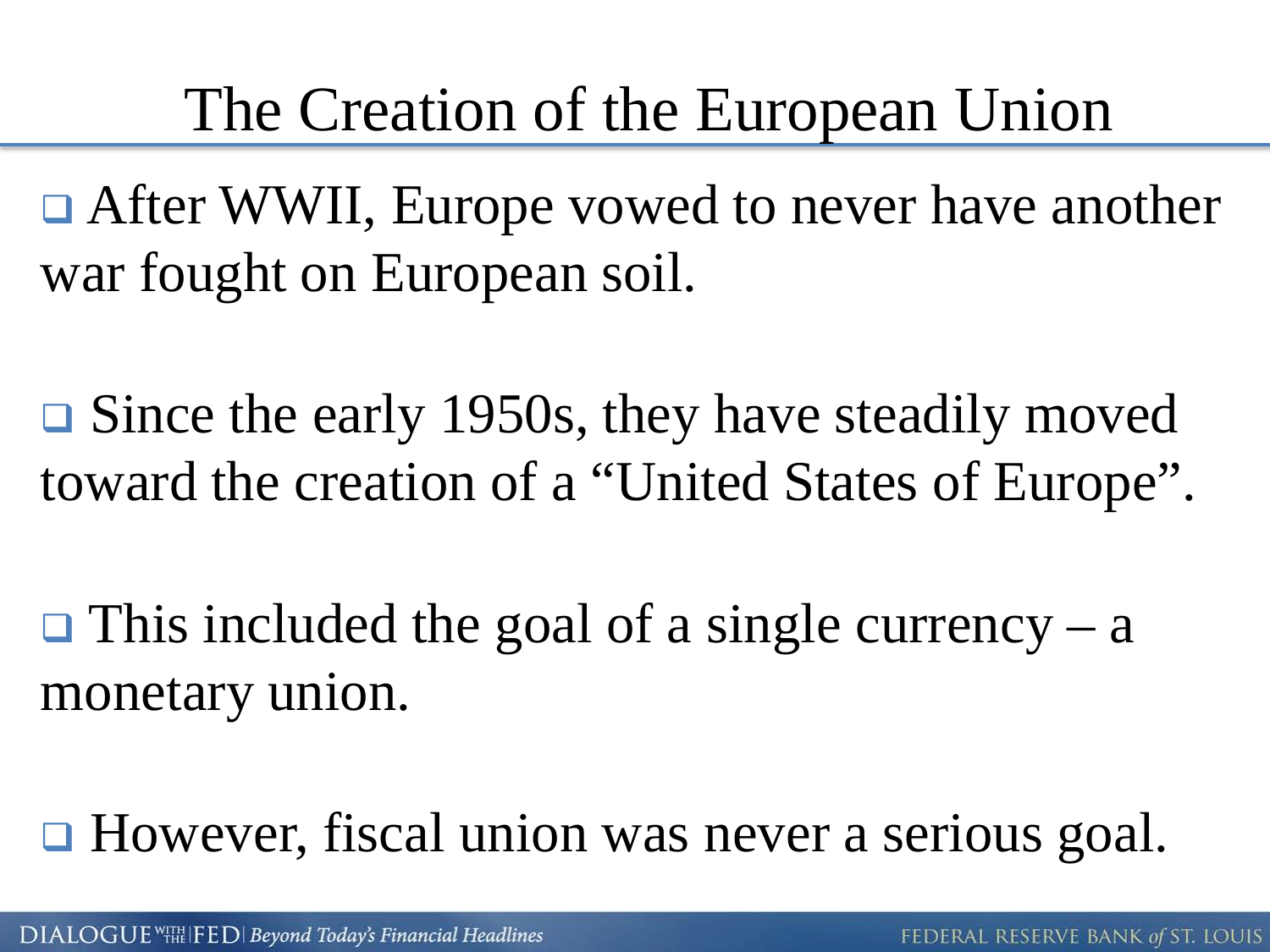### Maastricht Treaty and the Birth of the Euro

 **Long-Term Interest Rate**: Must be within 2 percentage points of the average of the three lowestinflation EU members.

**□ Inflation**: Within 1.5 percentage points of the average of the three best-performing EU members.

**□ Exchange Rate**: Applicant countries must have been in the exchange-rate mechanism (ERM) for two consecutive years and without having devalued its currency.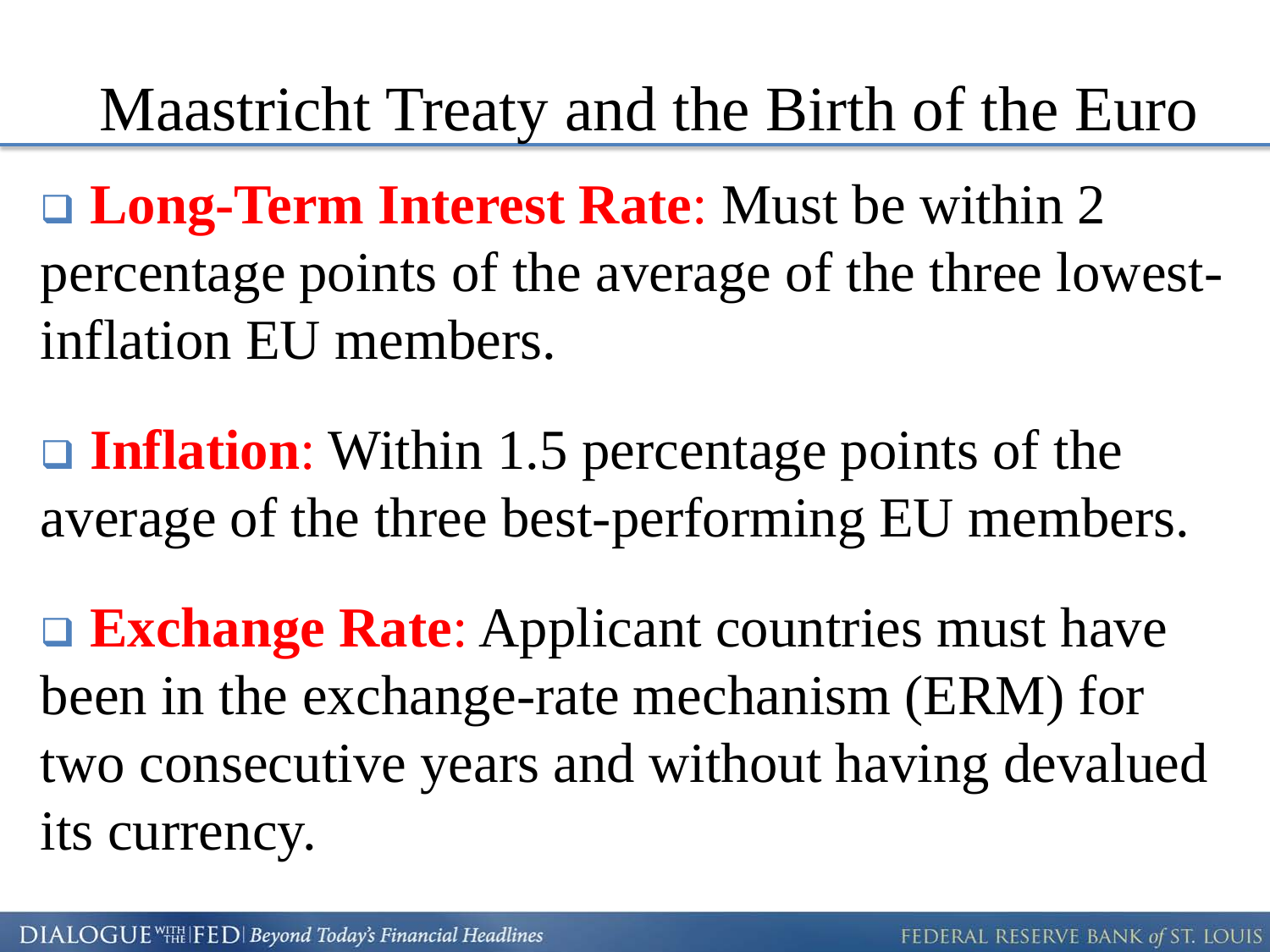□ **Deficit:** The deficit-to-GDP ratio must not exceed **3%** at the end of the preceding fiscal year.

**Debt:** The debt-to-GDP ratio must not exceed **60%** at the end of the preceding fiscal year.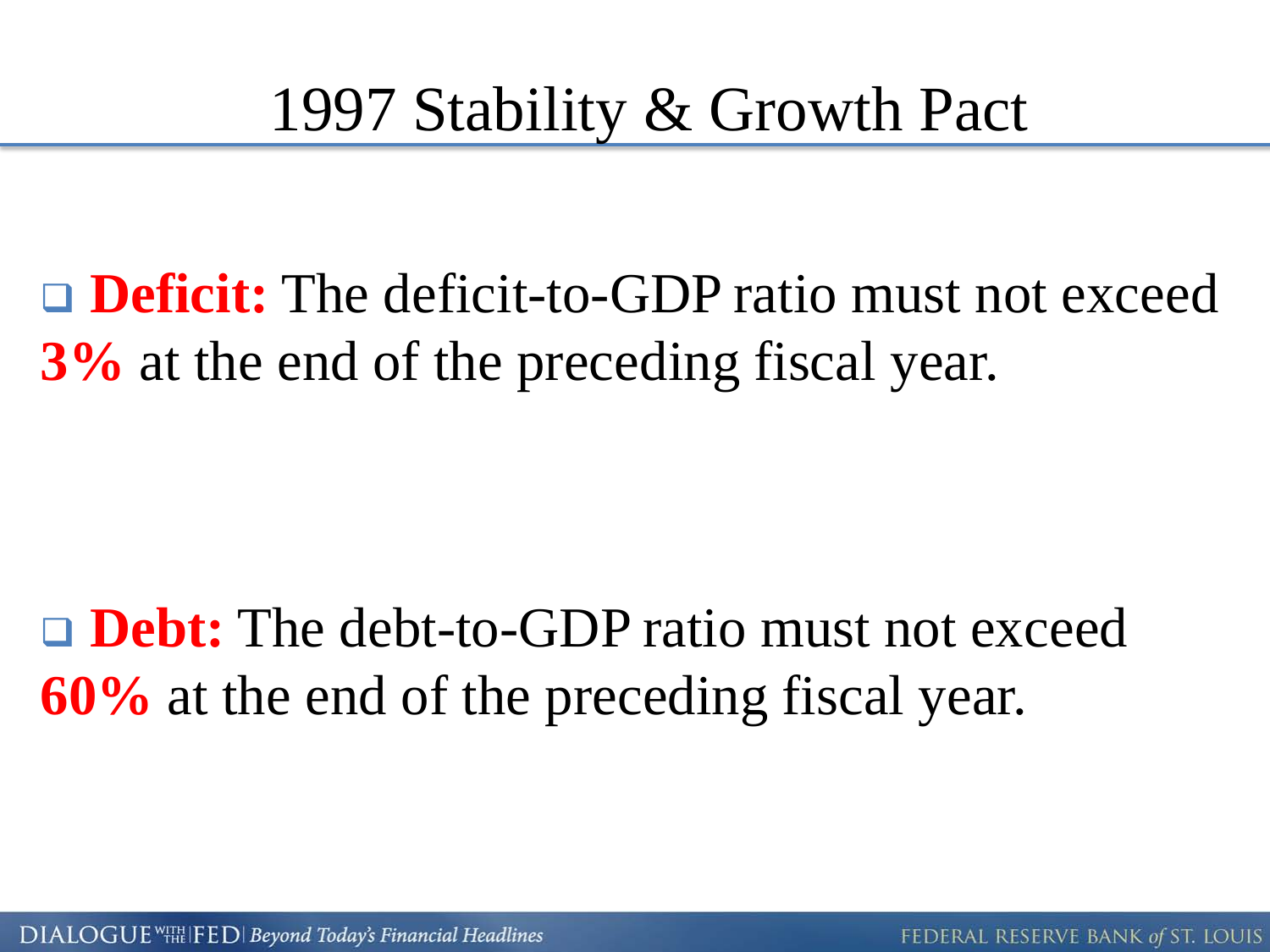

DIALOGUE WITH FED Beyond Today's Financial Headlines

FEDERAL RESERVE BANK of ST. LOUIS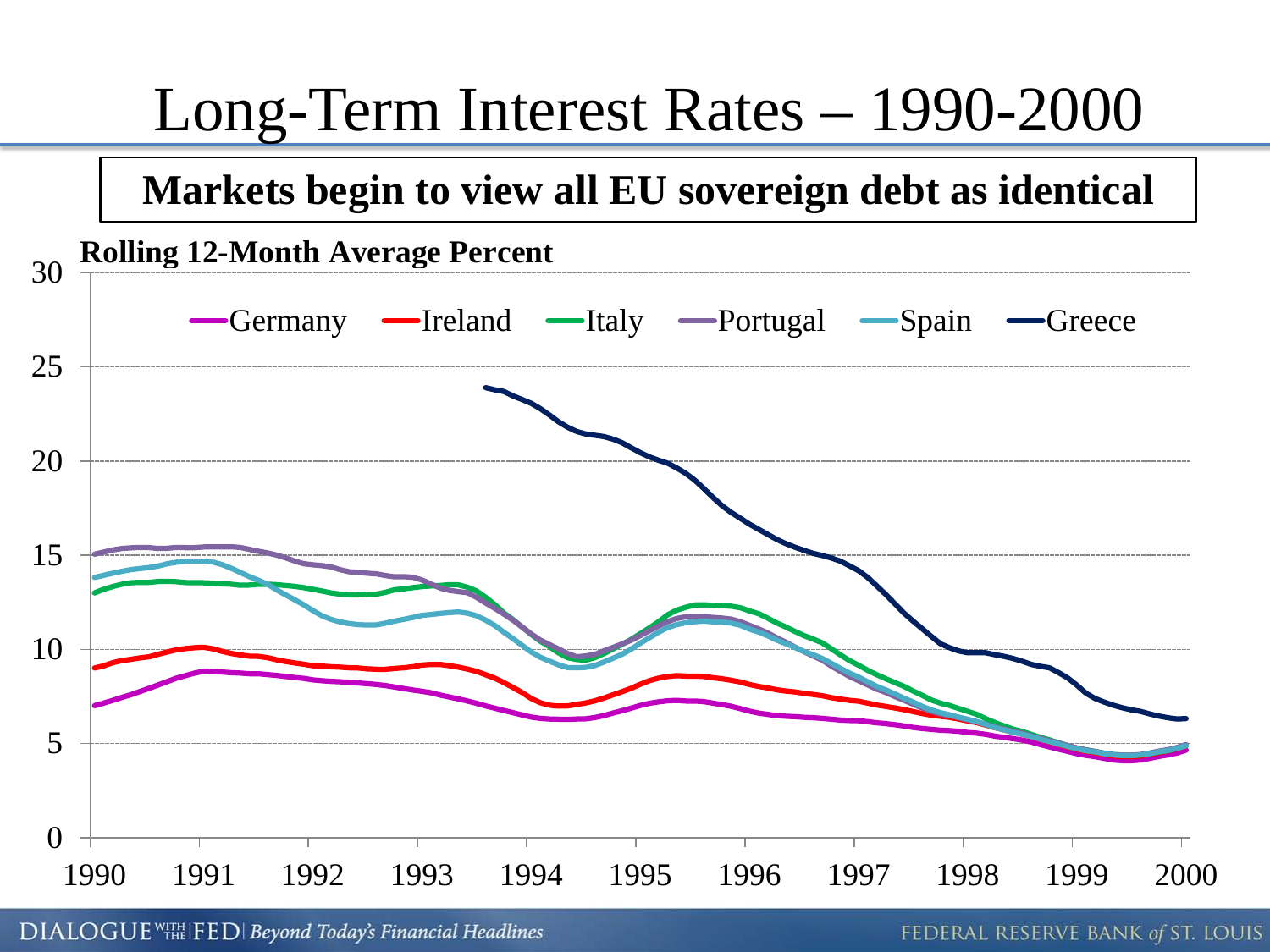## A Major Issue with the EU

 A concern in the 1990s was how to handle secession or ouster of a country from the EU/EMU.

 Many argued that the Maastricht Treaty needed to lay out contingency plans for such an event.

**□** For political reasons, this was not even broached.

**□ Can't talk about divorce on wedding night!**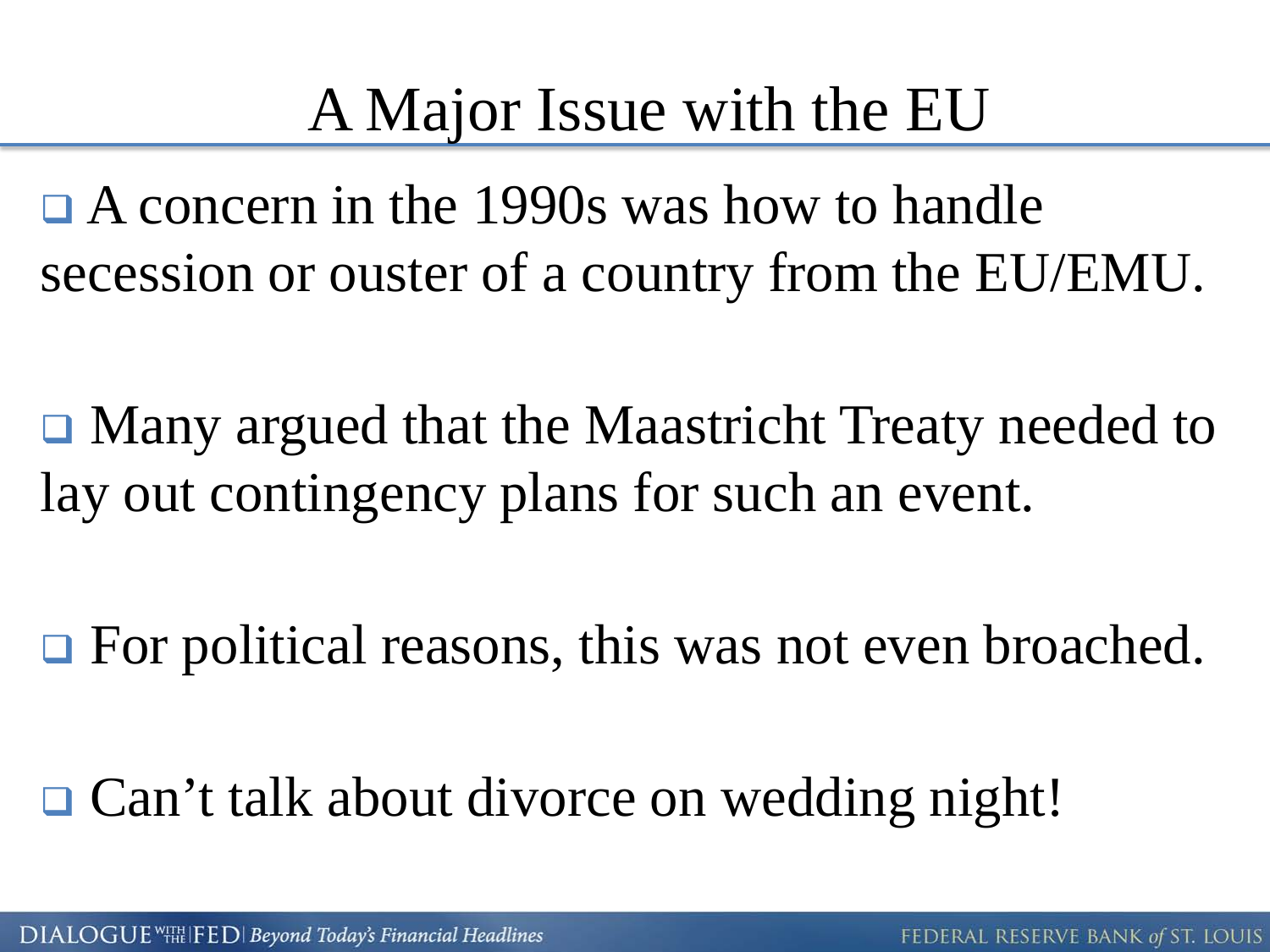- Greece won entry in 2000, taking effect January 2001.
- Greece was denied entry in 1998 because of:
	- 1. High inflation (**5.4%**)
	- 2. Large budget deficits (around **6.0**% of GDP)
	- 3. High long-term interest rate (**9.9%**)
	- 4. It did not participate in the ERM.

 In 2000, Greece's deficit-to-GDP ratio was **3.7%** and debt-to-GDP ratio was a whopping **103%**.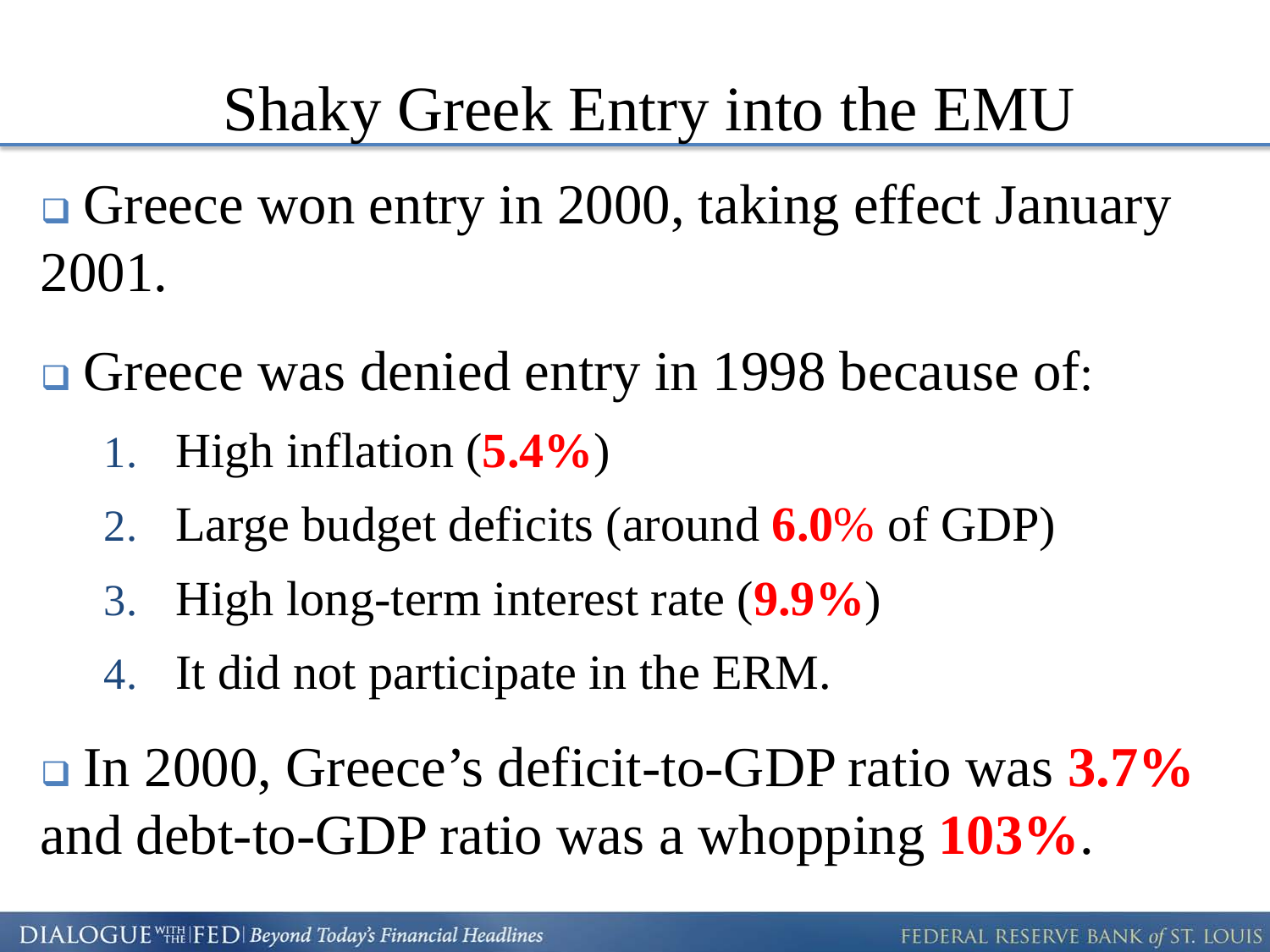### The Great Shocks

**□** After joining the EMU, Greece paid the same interest on its debt as Germany, despite its weak fiscal condition.

 $\Box$  In the summer of 2009, a new Greek government took power.

**□** At the time, the Greek government claimed that Greece's deficit-to-GDP ratio was just under **4**%.

### In reality, it was nearly **16**%!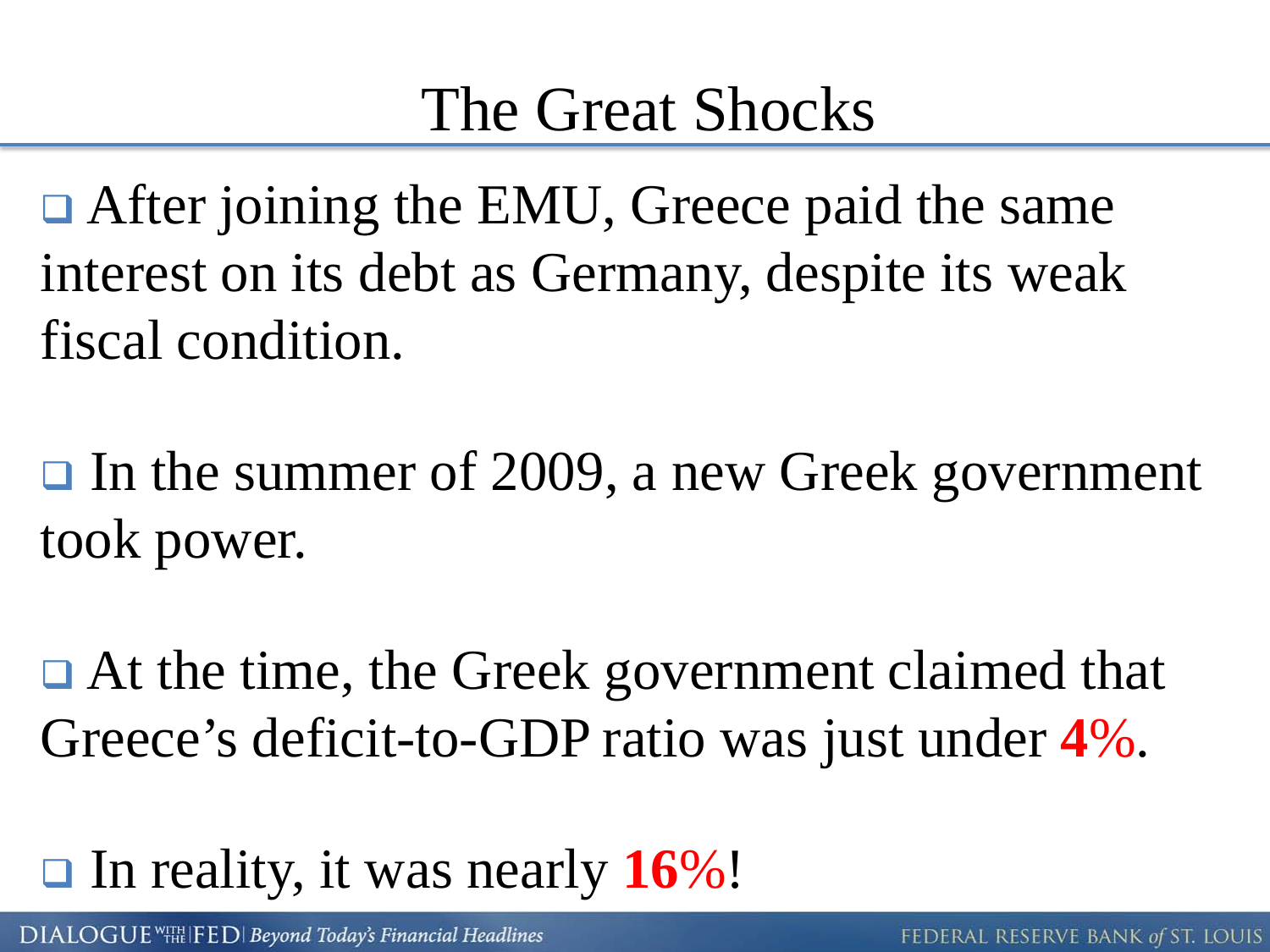### The Great Shocks

**□** Meanwhile, Ireland incurred the cost of bailing out its banking system during the 2008 crisis.

 In 2007, Ireland's debt-to-GDP ratio was just **25%** and its deficit was **zero**.

 By 2010, Ireland's debt-to-GDP ratio was almost **100%**, and its deficit-to-GDP ratio was over **30%**!

 $\Box$  These shocks woke up the financial markets to the risk of default on sovereign debt.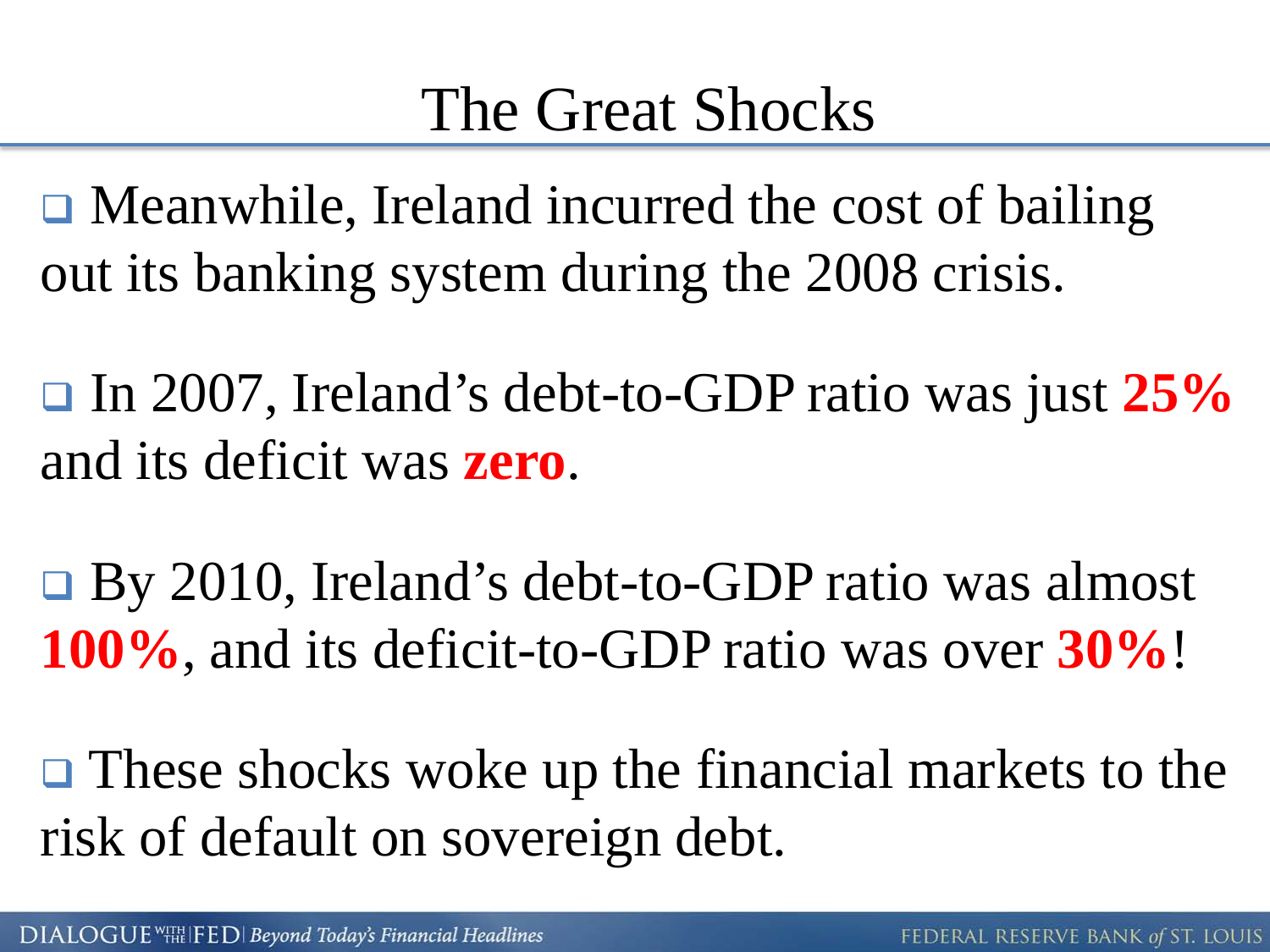### Debt-to-GDP Ratios 2000-2011

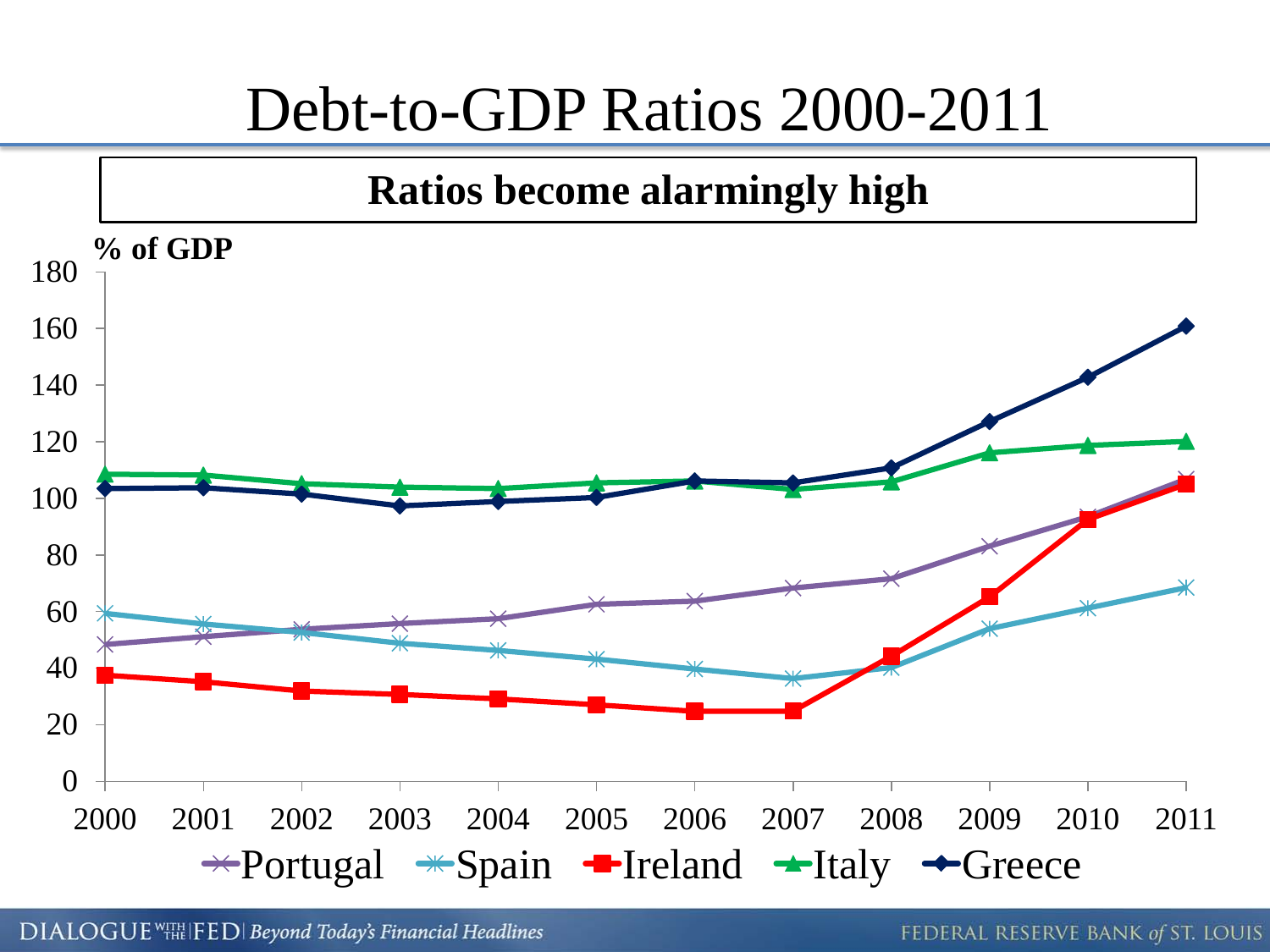### Markets React

**□** Financial markets no longer view Italian, Greek, Portuguese, Irish, and Spanish debt as close substitutes for German bonds.

 Markets began hiking interest rates on sovereign debt to compensate for heightened risk of default.

**□ Between January 2008 and January 2012, the** spreads between Greek and German debt increased **3,300 basis points**!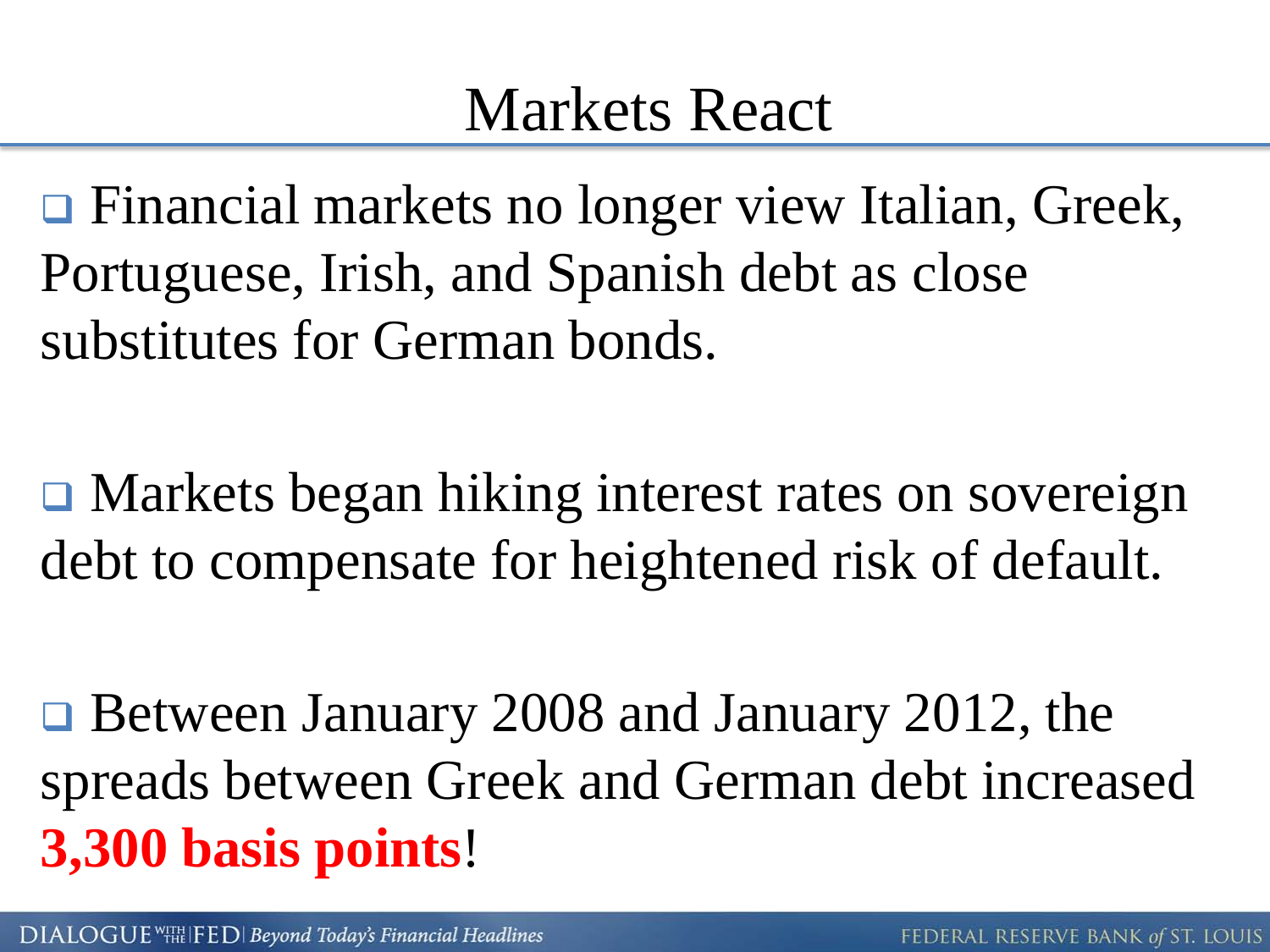### Yield Spreads Over German 10-Yr Bonds



DIALOGUE<sup>WITH</sup> IFED | Beyond Today's Financial Headlines

FEDERAL RESERVE BANK of ST. LOUIS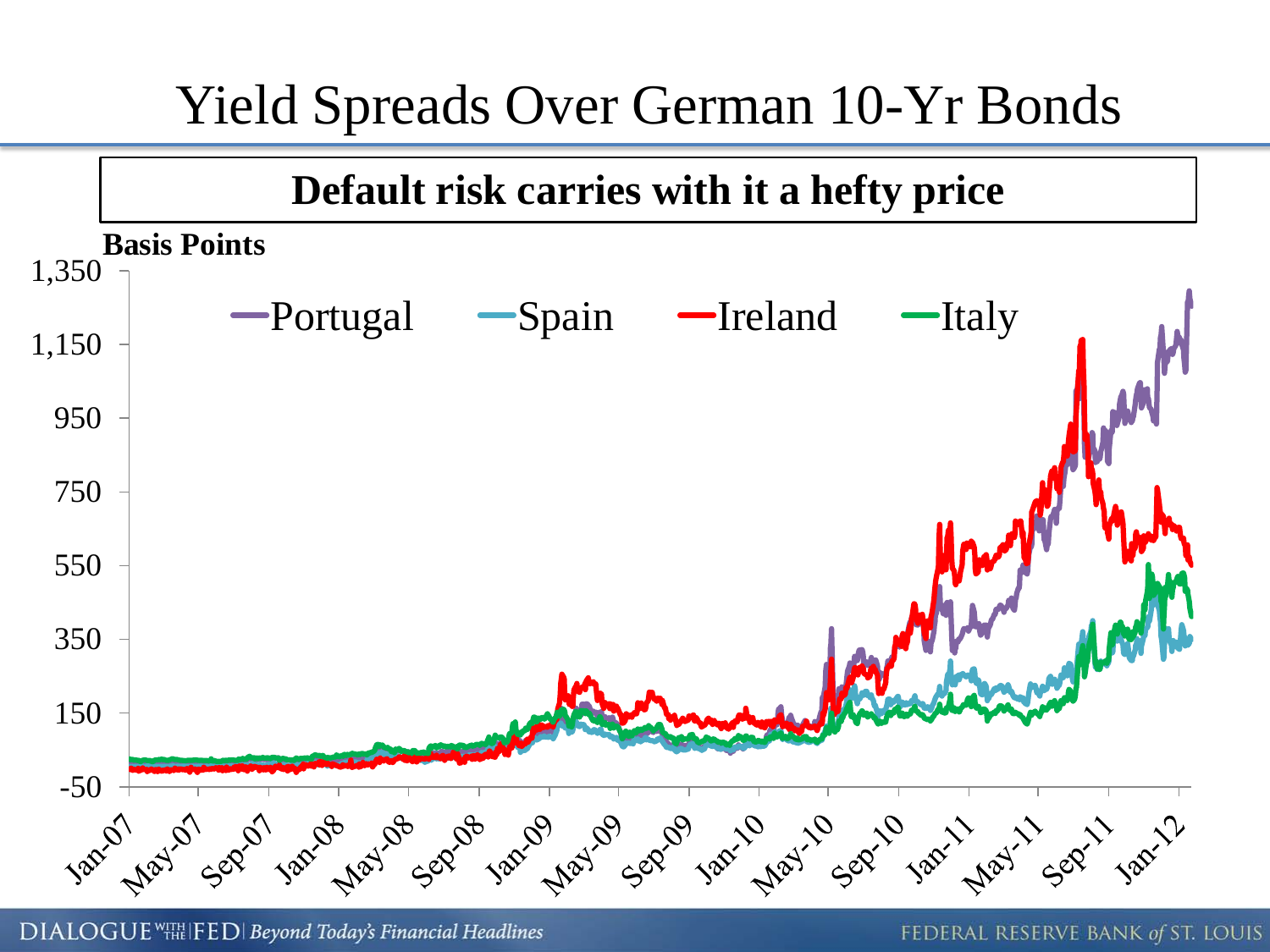### Yield Spreads Over German 10-Yr Bonds



DIALOGUE<sup>WITH</sup> IFED | Beyond Today's Financial Headlines

FEDERAL RESERVE BANK of ST. LOUIS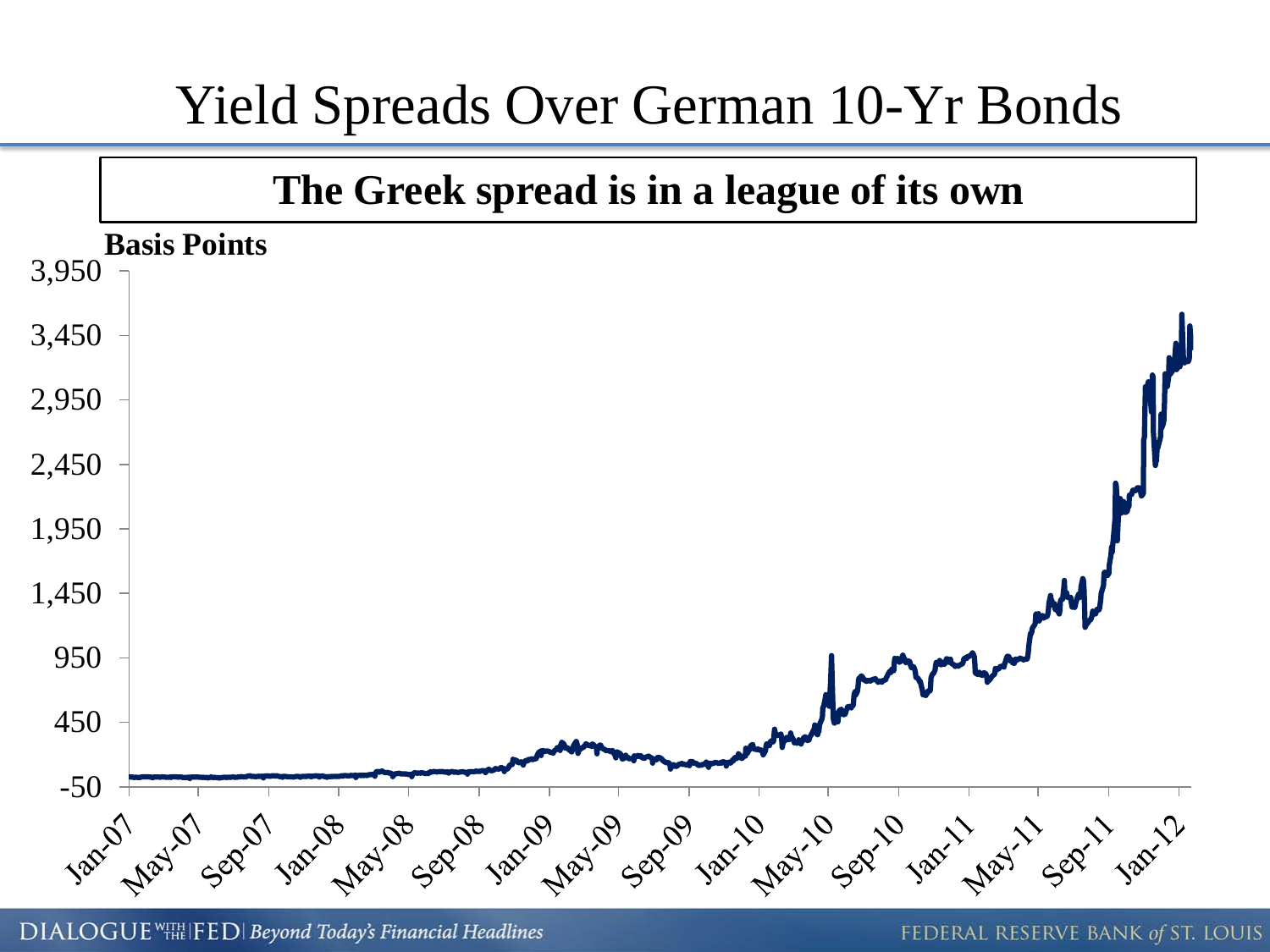## CDS Prices Reflect Greater Risk of Default

 $\Box$  Debt holders can insure themselves by purchasing **Credit Default Swaps (CDS)**.

**□ CDS** seller pays the value of the defaulted debt to the buyer in the event of a default.

**□** The price demanded by a CDS seller reflects the probability of default.

 $\Box$  The higher the probability of default, the higher the price charged to acquire the insurance.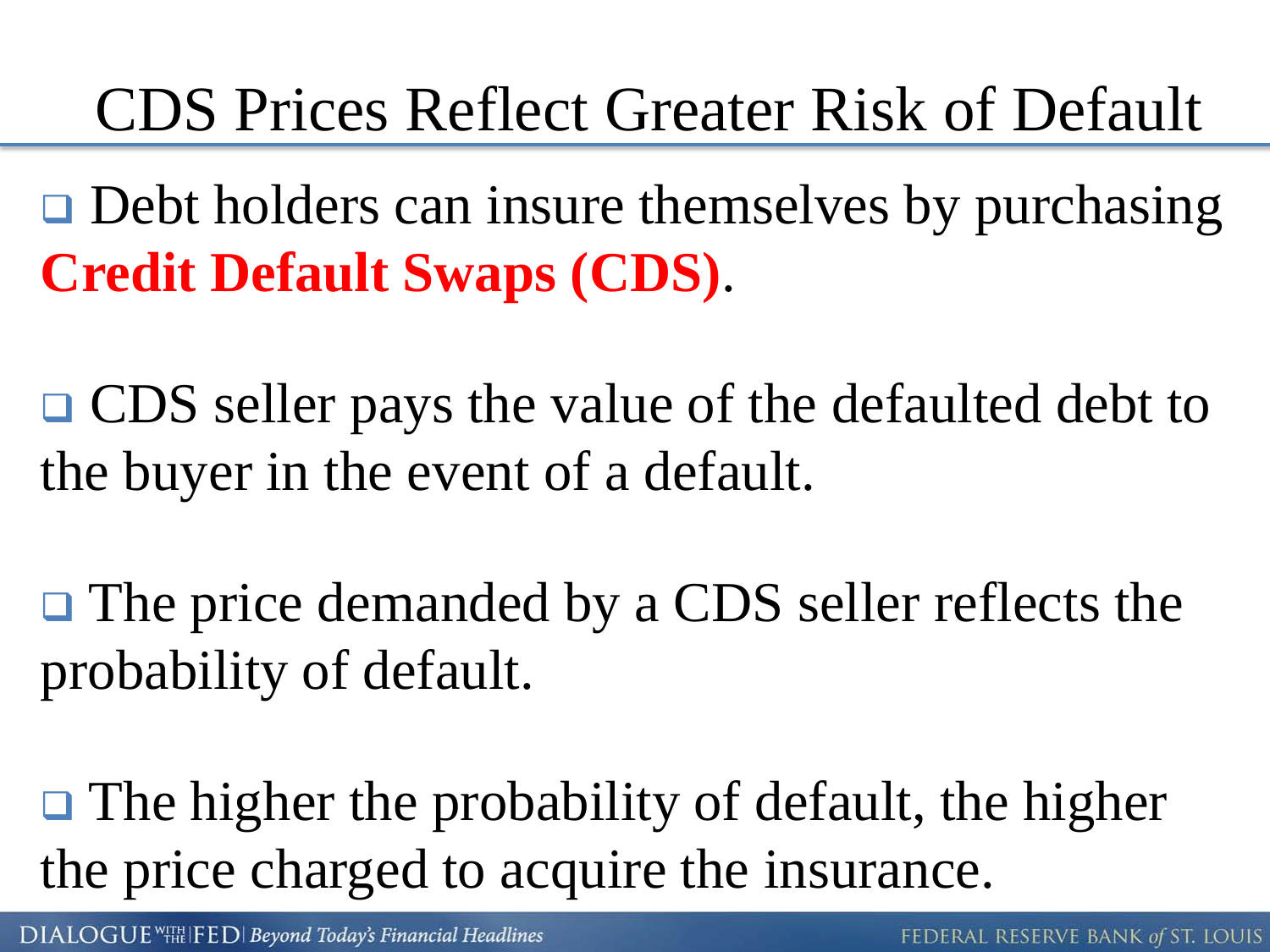

DIALOGUE<sup>WITH</sup> IFED | Beyond Today's Financial Headlines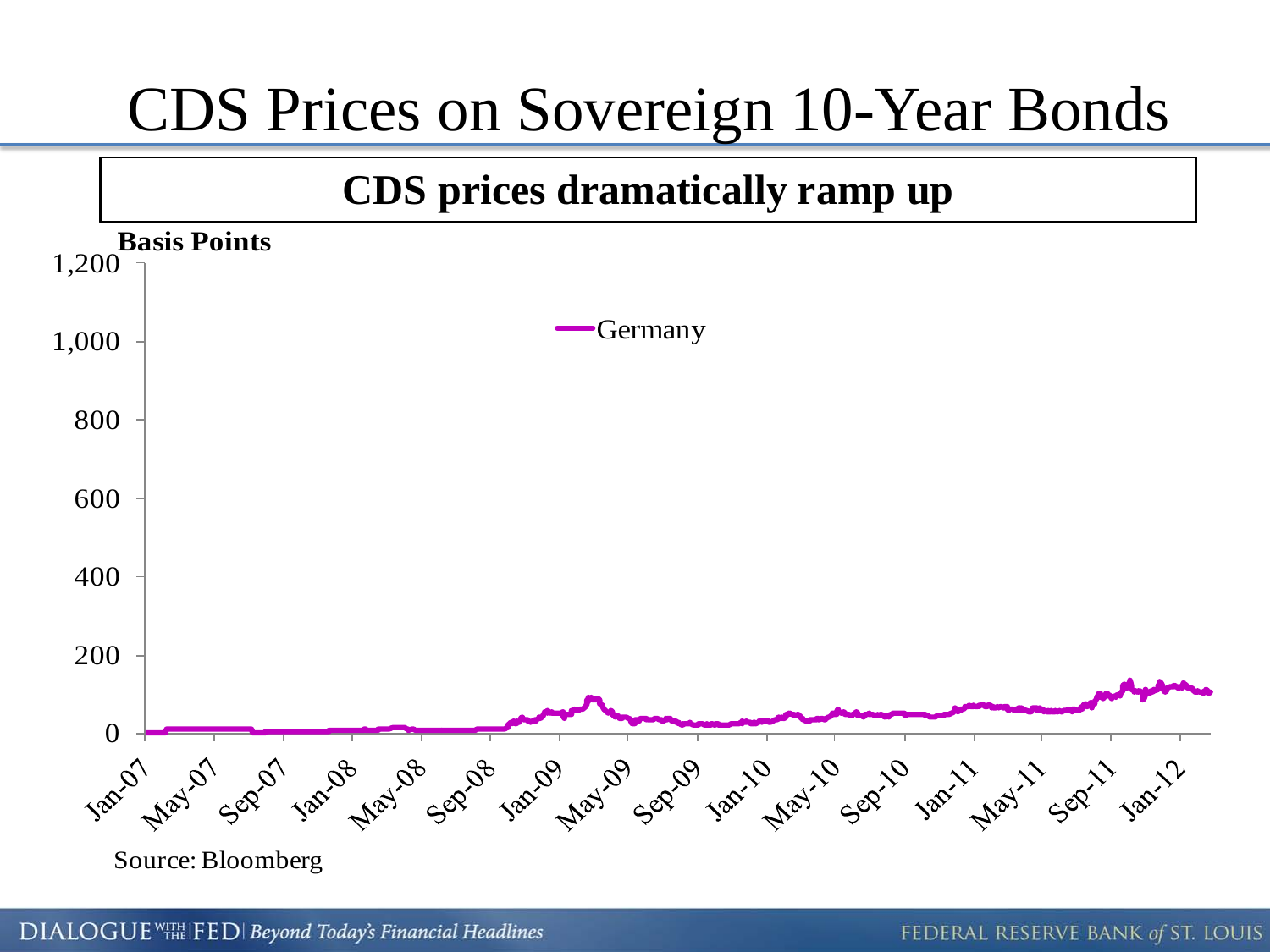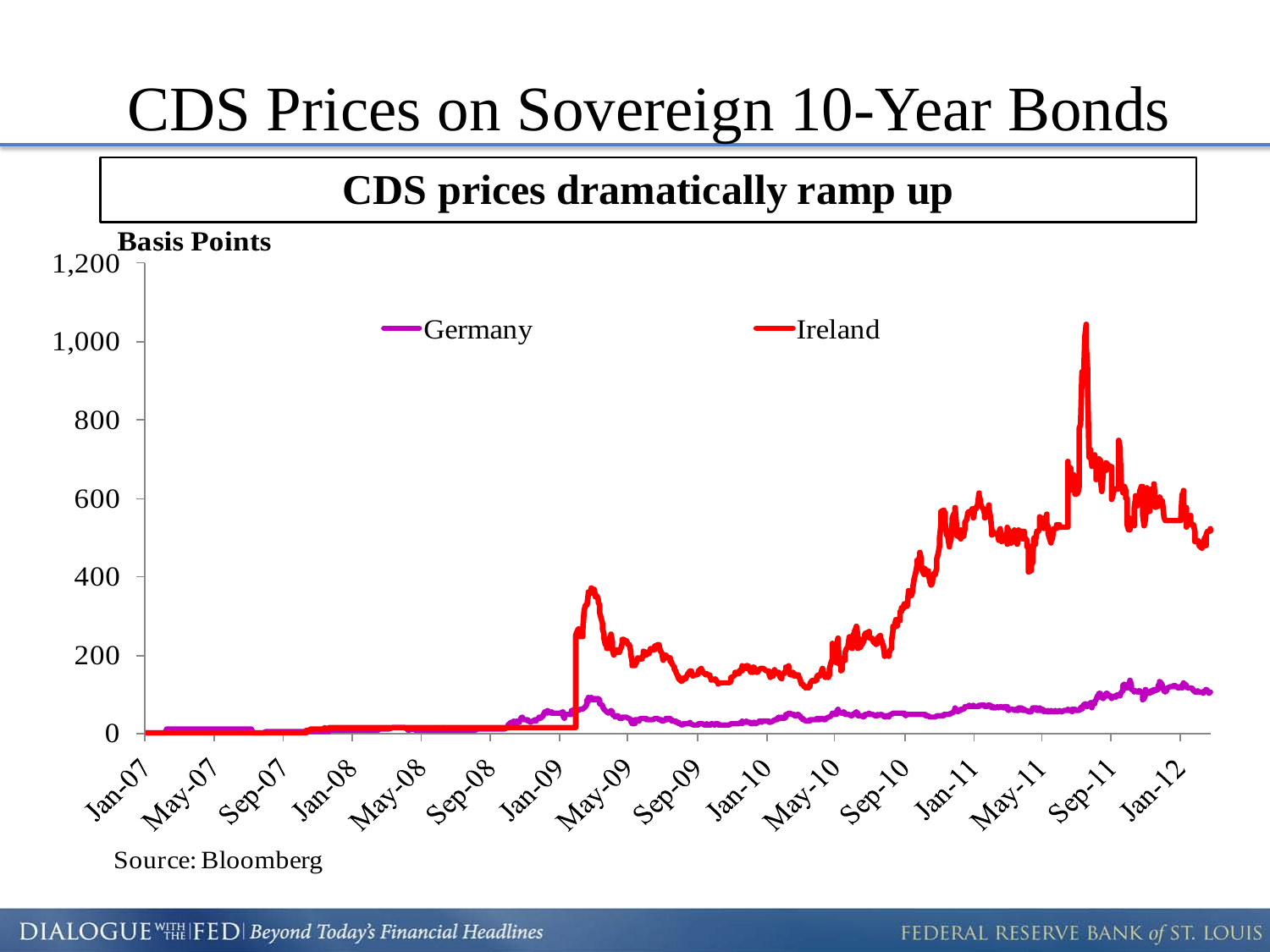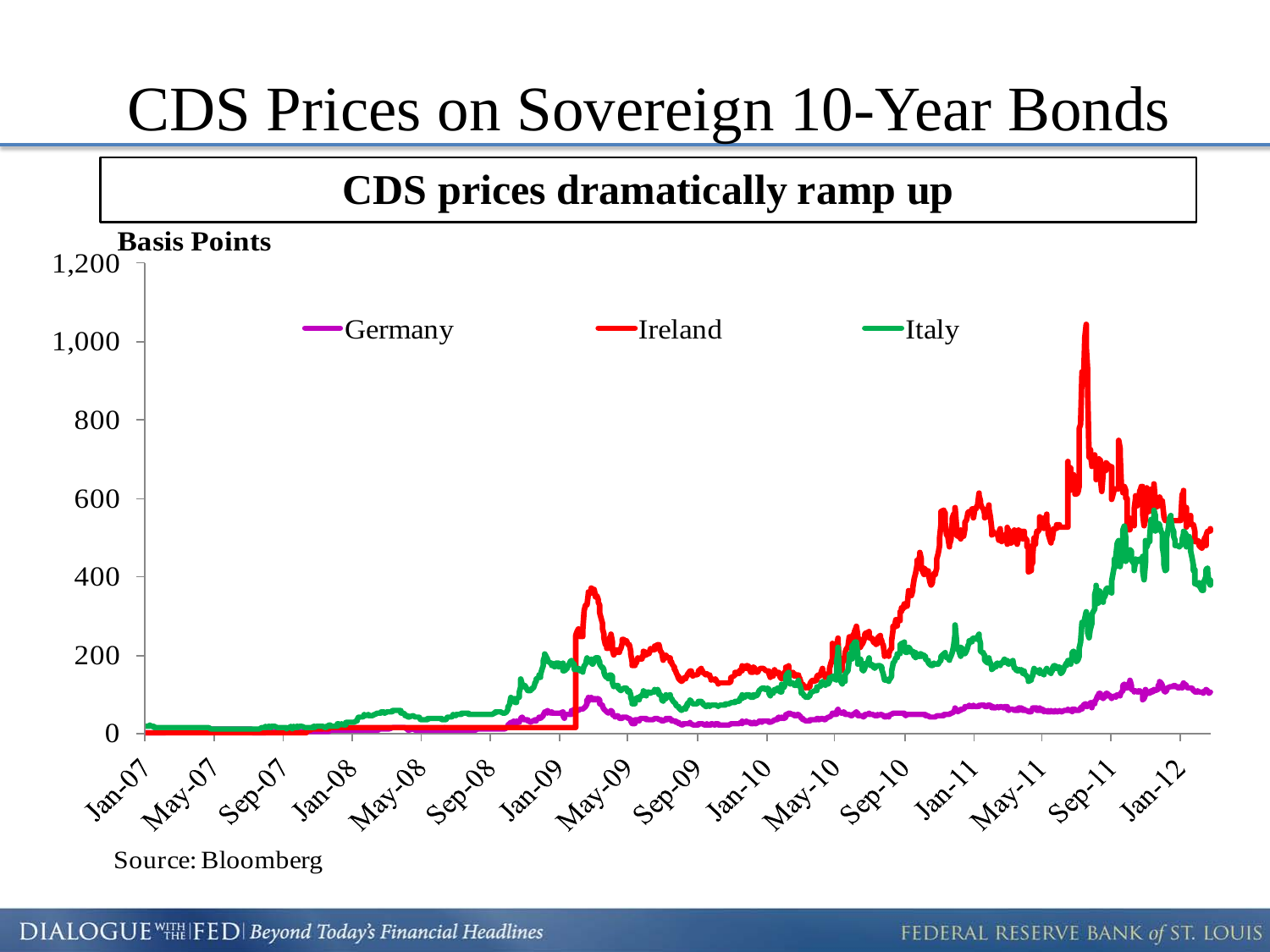

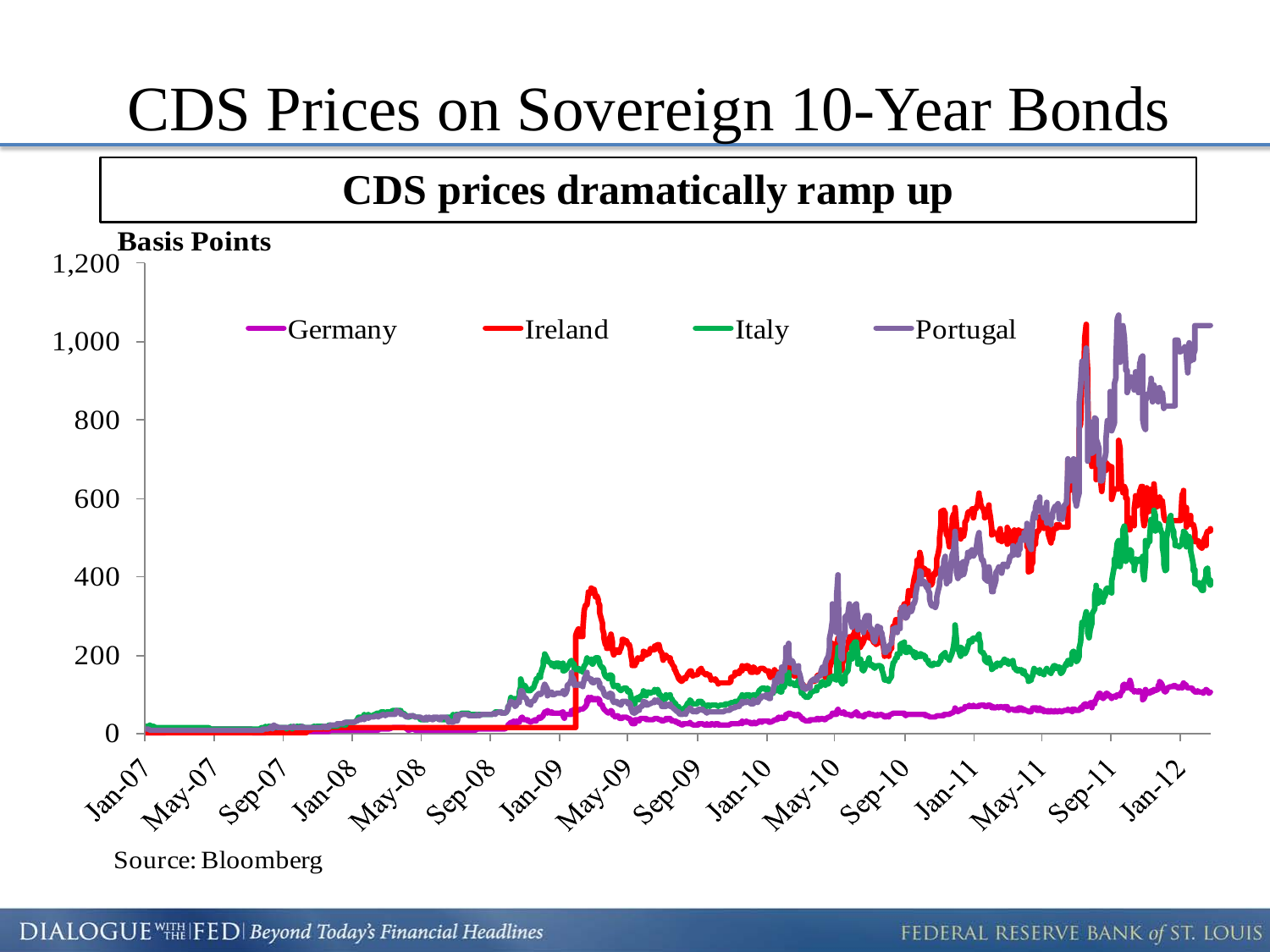

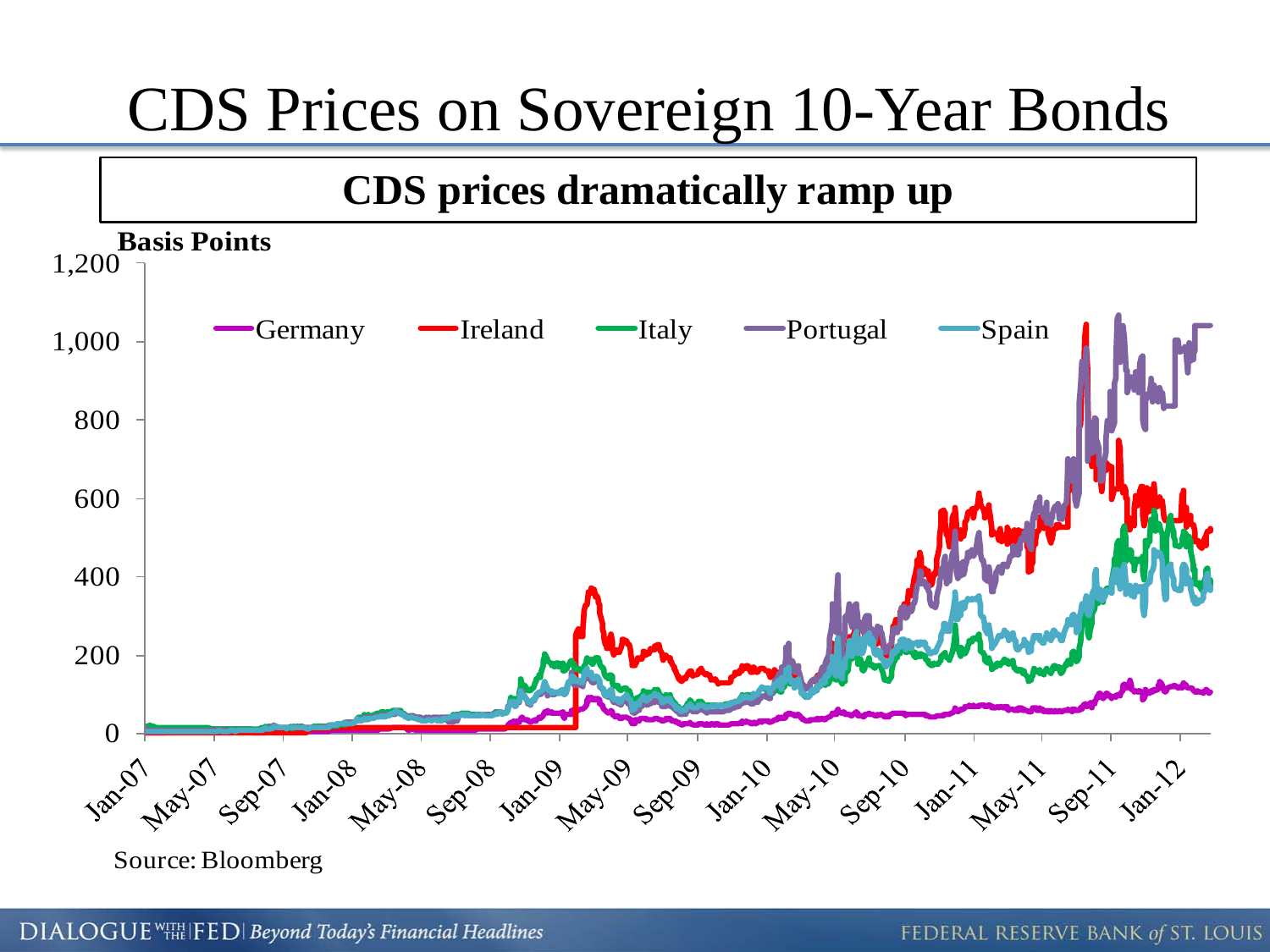#### **Greek CDS basically stop trading in the market**



DIALOGUE WITH FED | Beyond Today's Financial Headlines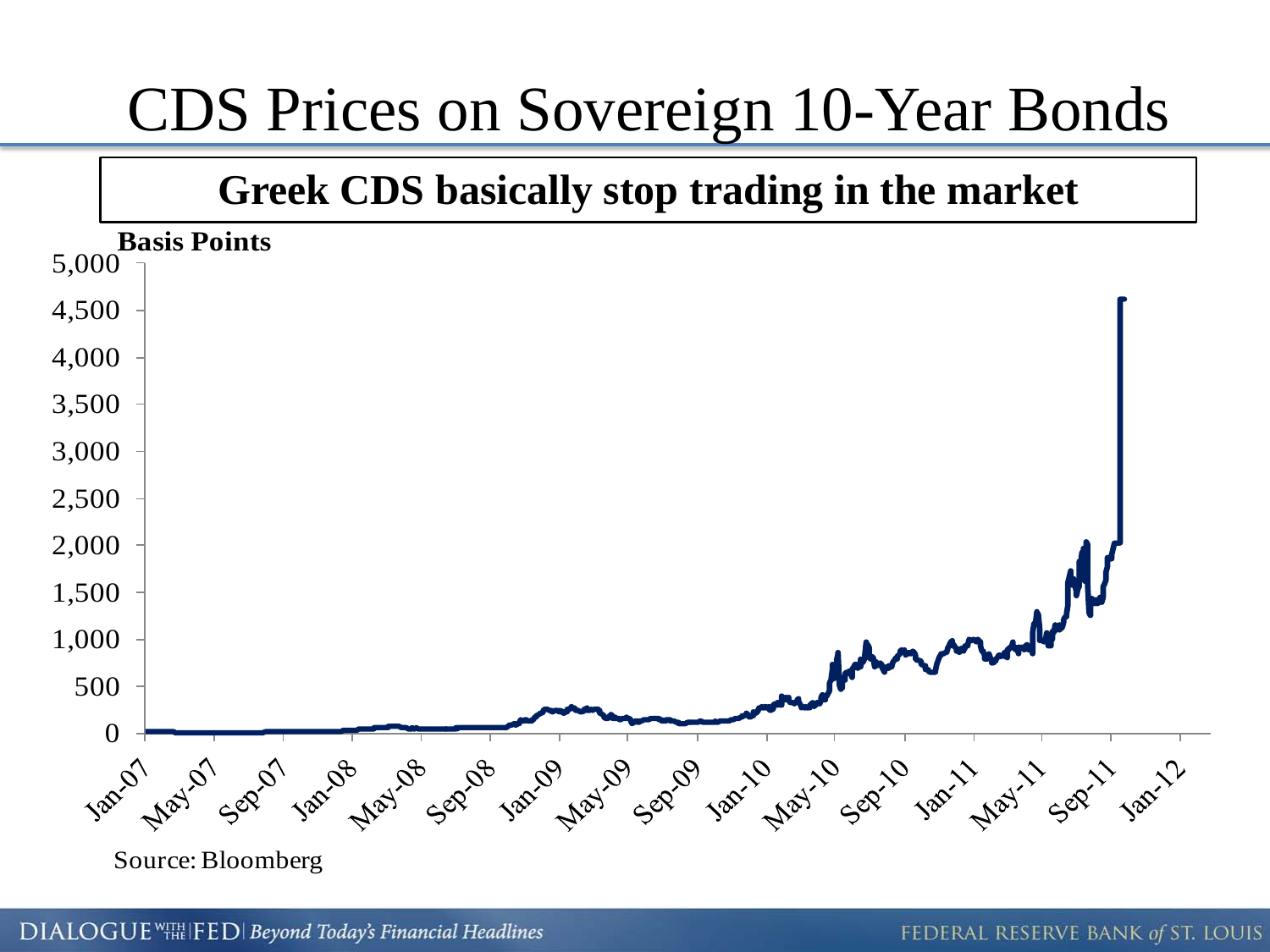### Roll Over Problem Hits the Banks

 Greek banks hold about **20%** of Greek sovereign debt (€60 billion), and the eventual Greek default dramatically weakened their balance sheets.

 Markets stopped rolling over Greek bank debt due to fears that they would no longer honor obligations.

 This in turn meant that Greek banks could not roll over funding of Greek government debt.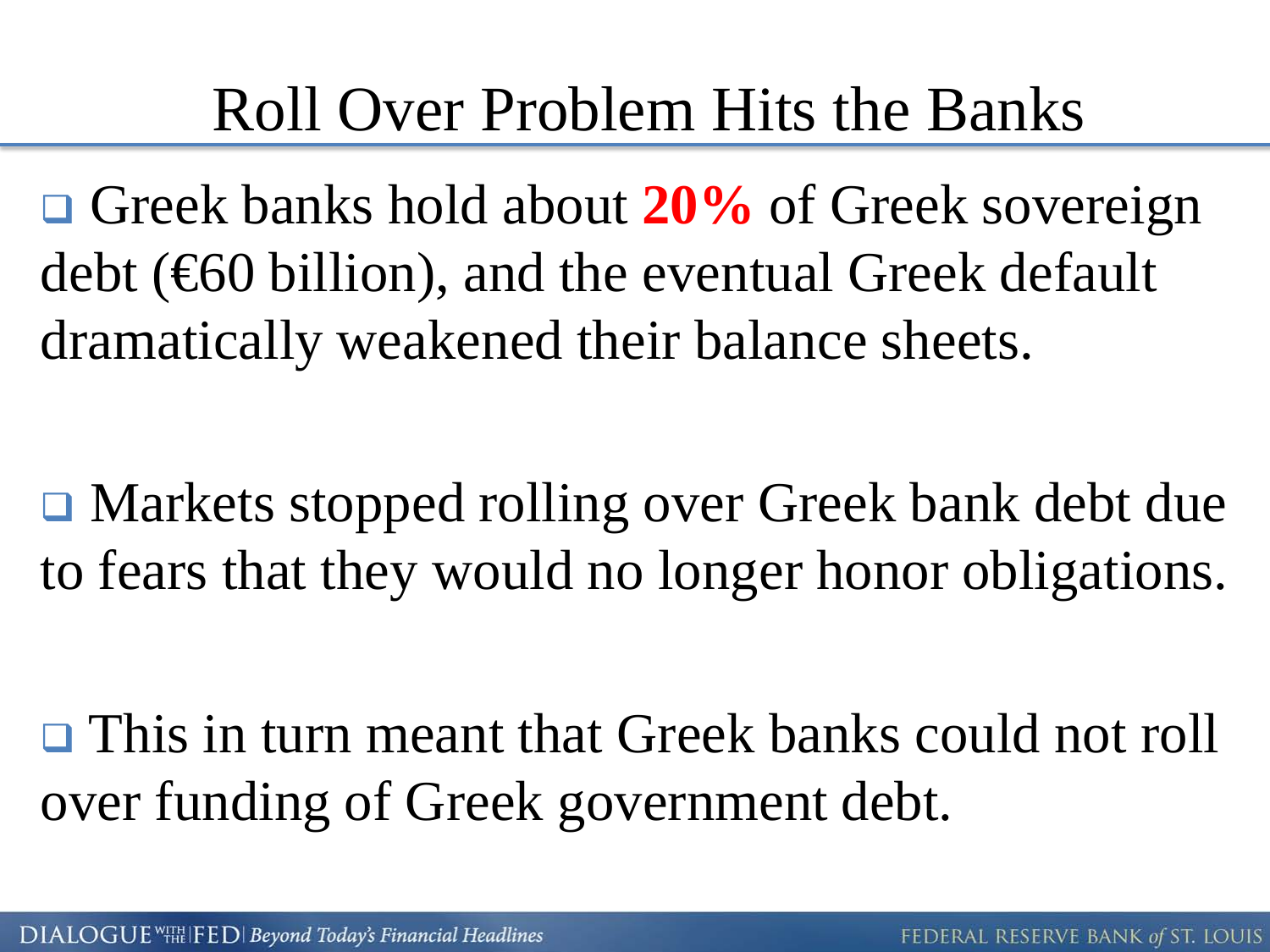### Austerity Measures

Greek and Irish governments enacted unpopular austerity measures to remedy fiscal woes.

□ Greece's deficit-to-GDP ratio fell from around **16%** in 2009 to a projected **9%** for 2011.

**□** Ireland's fell from a peak 31% in 2010 to close to **10%** in 2011.

**□** This has generated substantial social unrest.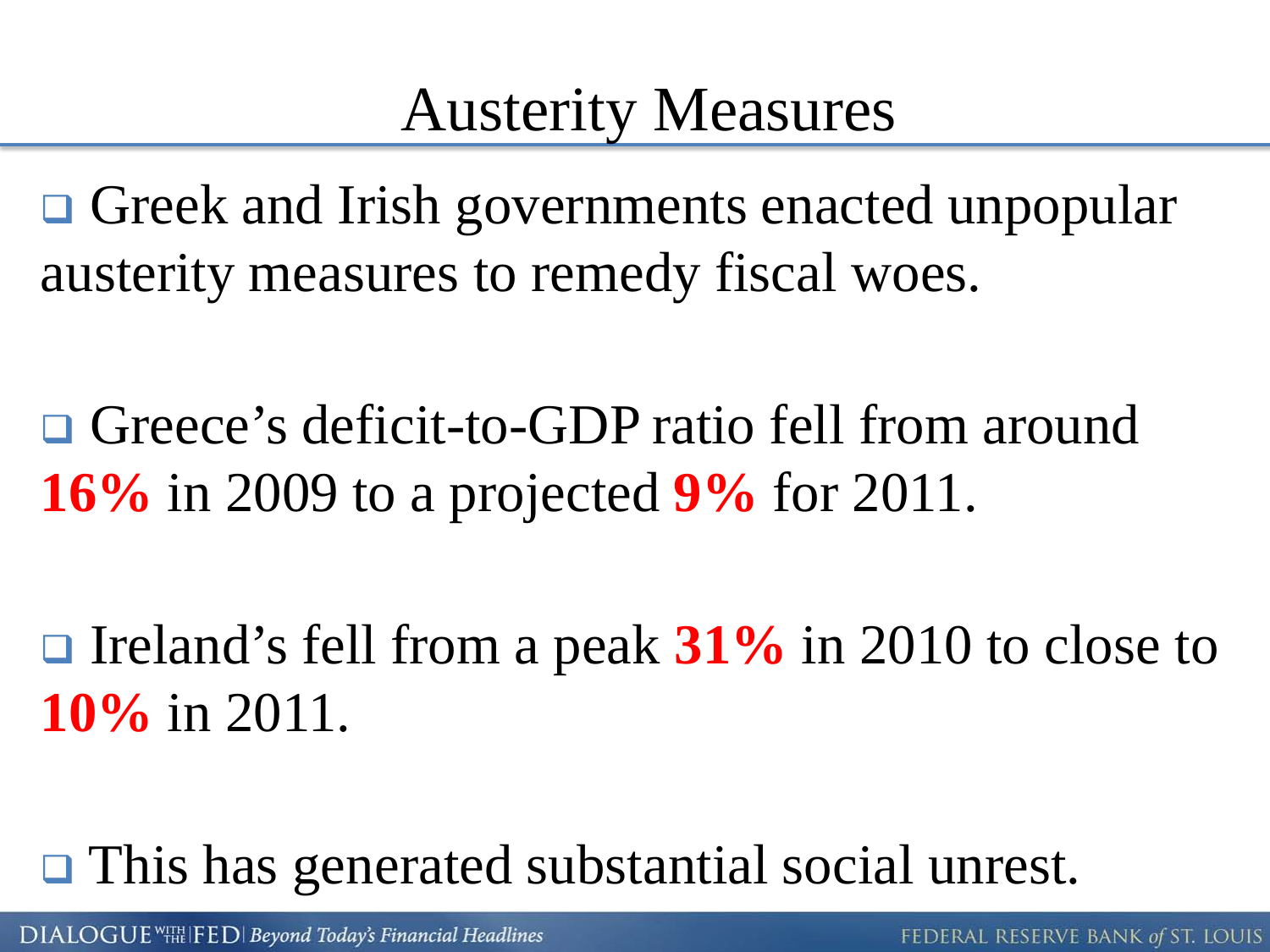### The EU Response to the Crisis

 In May 2010, the EU and IMF provided **€750 billion** to ease the rollover problem for struggling countries.

 $\Box$  The biggest contributors were Germany ( $\bigoplus$  20 billion) and France (€90 billion).

 German banks held **8%** (€24 billion) of Greek debt, and French banks held about **5%** (€15 billion).

■ EU leaders feared that a default on Greek and Irish debt could instigate a run on their own banks.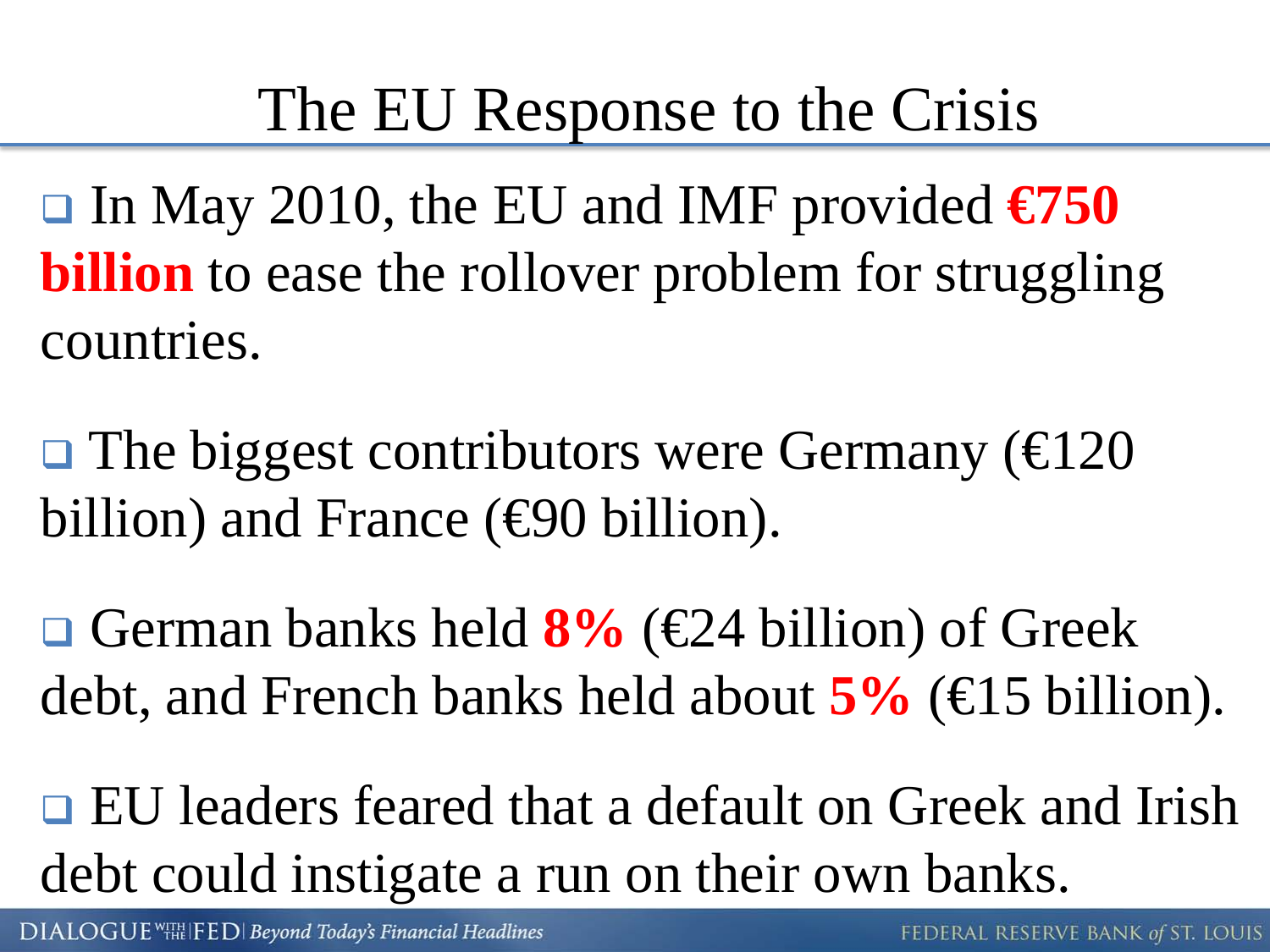**□** Greece, Ireland, and Portugal are small countries. Italy and Spain are the real threat!

 Italy has close to **€2 trillion** of debt outstanding, half of which is held externally.

 Italy needs to roll over more than **€300 billion** of debt in 2012, an amount greater than the entire Greek debt!

 Similarly, Spain's debt has reached about **€735 billion**; €175 billion matures in less than a year!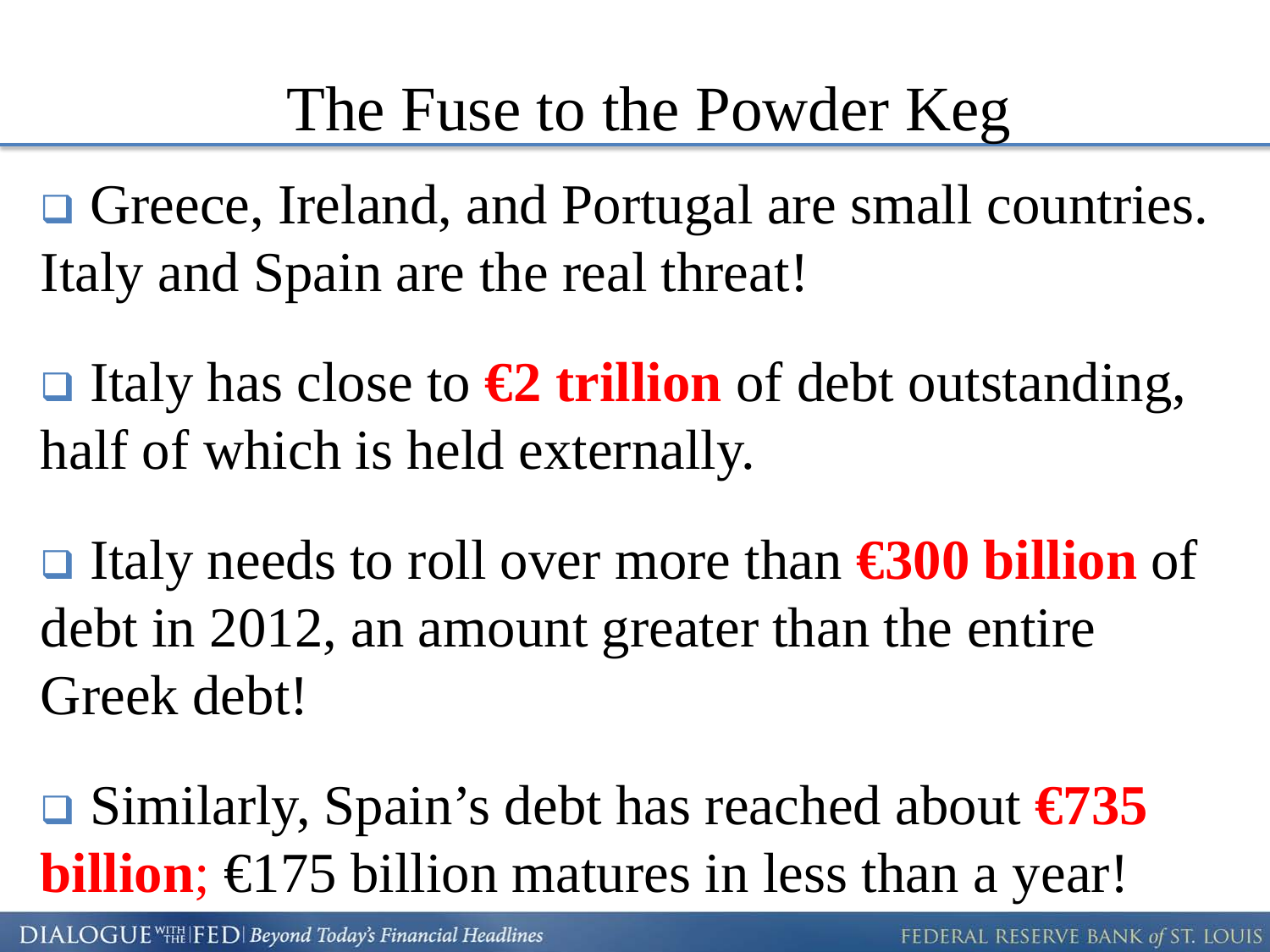## Tough Fiscal Road Ahead

 Several difficult options: increase taxes, cut spending, or inflate away the debt (print money).

**□** The pain associated with these actions will fall on different groups, and that leads to political conflict.

 $\Box$  Political conflict means delay in getting the fiscal situation on firmer ground.

□ Political conflict erodes investor confidence.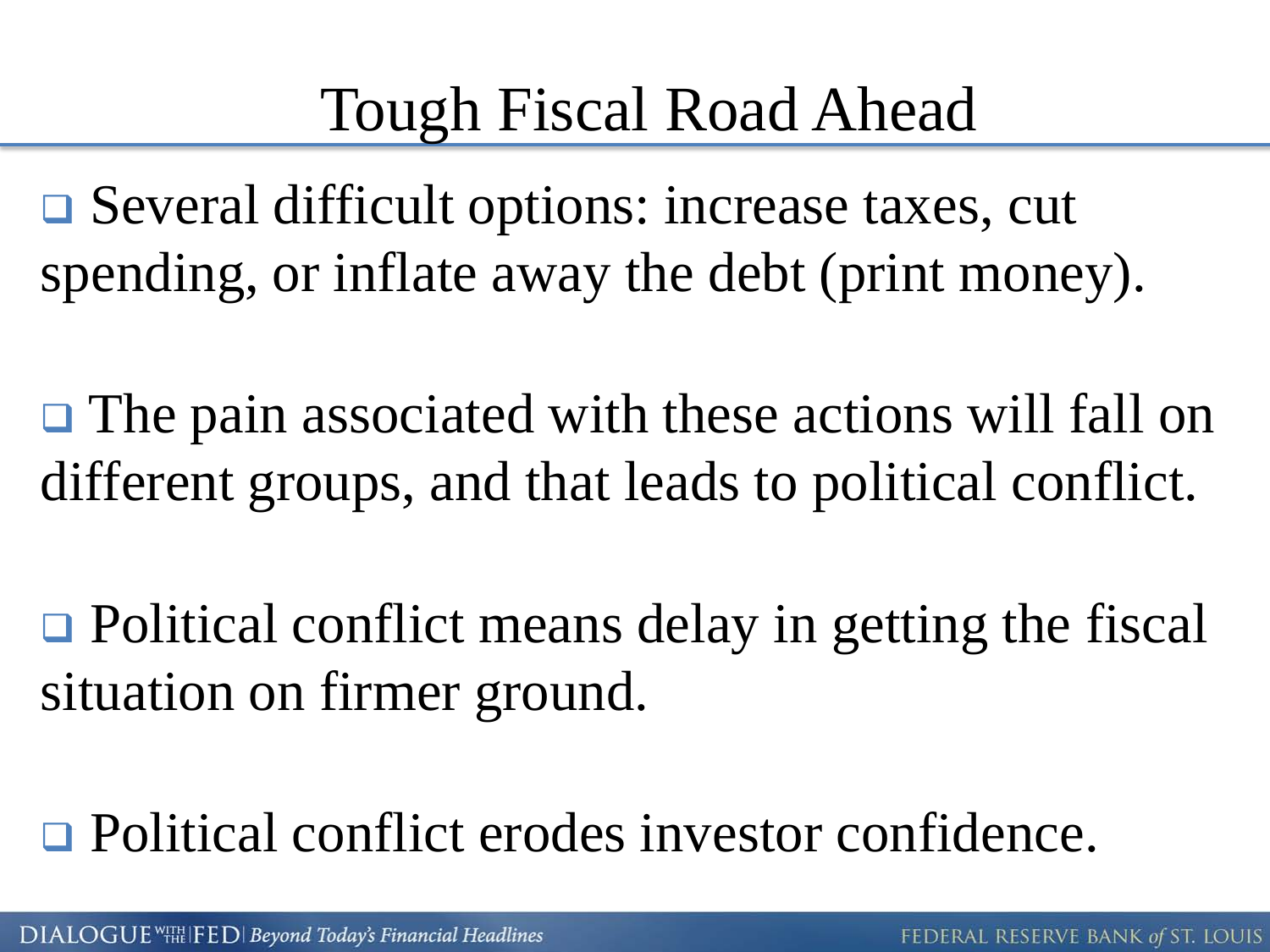## The EU Takes Further Action

 $\Box$  It became clear in 2011 that the initial round of assistance would not be enough to support Italian and Spanish debt.

An extra **€340 billion** was provided by the EU.

 In December 2011, the ECB poured **€1 trillion** of liquidity into the banking system.

**□** This calmed things down until very recently.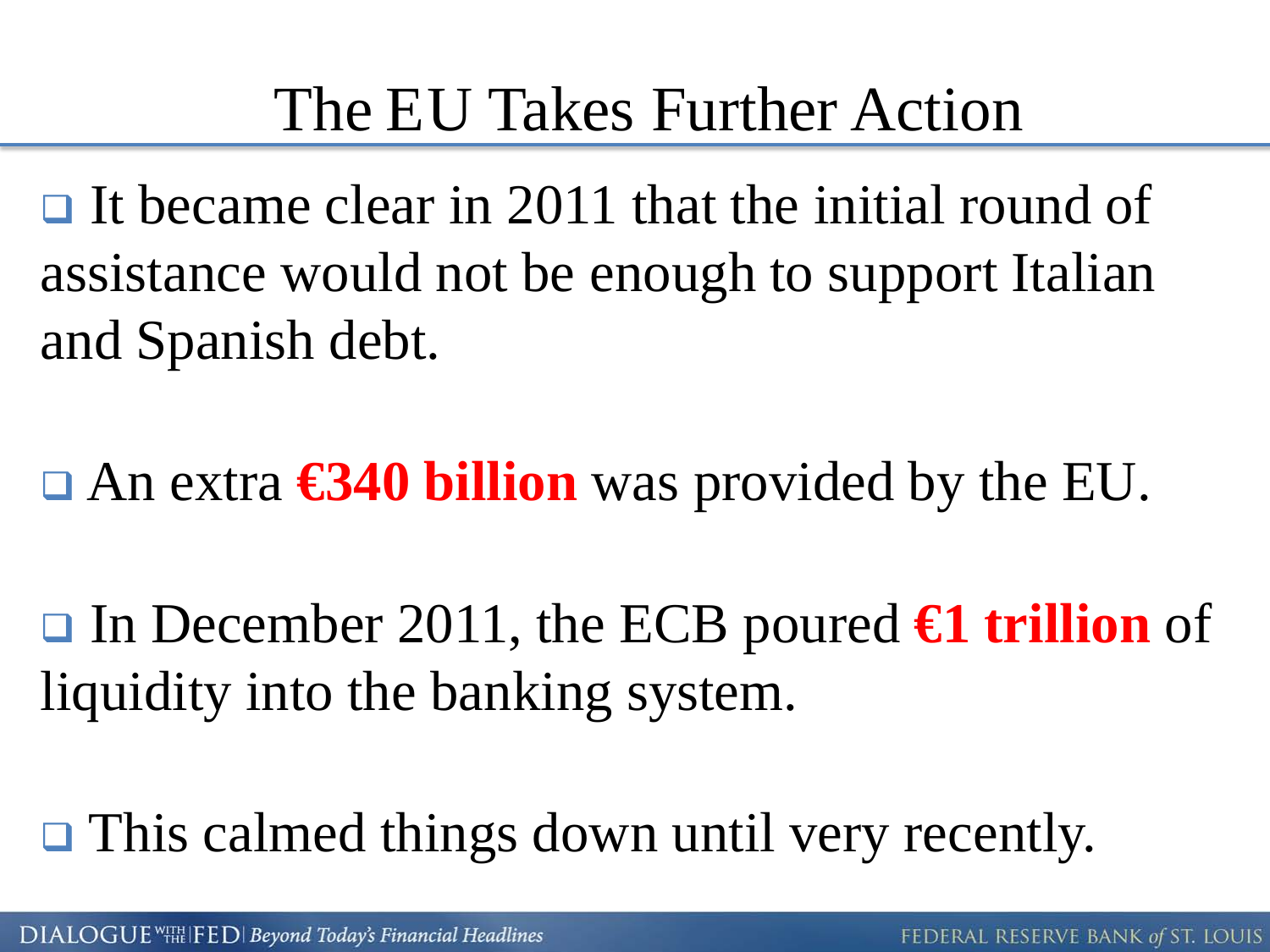### The Bond Swap

**□** In March 2012, 80% of Greece's private creditors agreed to a bond swap.

**□** This debt restructuring will reduce obligations by **€100 billion**.

**□** The Greeks effectively defaulted on half of their debt.

**□ CDS** were triggered after some private creditors were forced into the debt restructuring.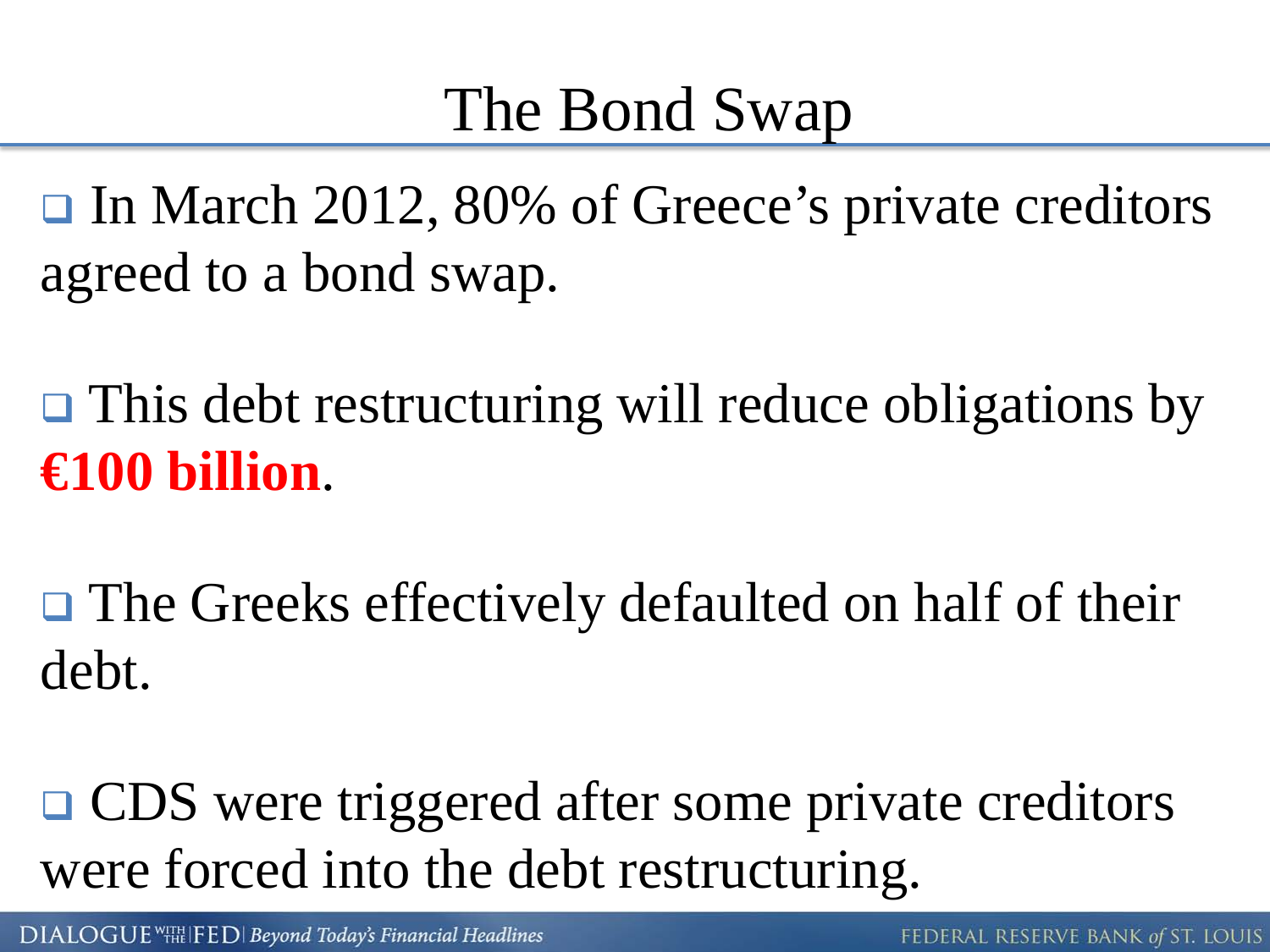### The U.S. Situation

 U.S. total deficit spending went from **1.2%** of GDP in 2007 to **8.7%** in 2011.

 Federal debt will go from **68%** of GDP in 2011 to a projected peak of **76%** in 2013.

**Gross** U.S. debt has surpassed **90%**!

 $\Box$  These deficits are the result of lower tax revenue and higher outlays.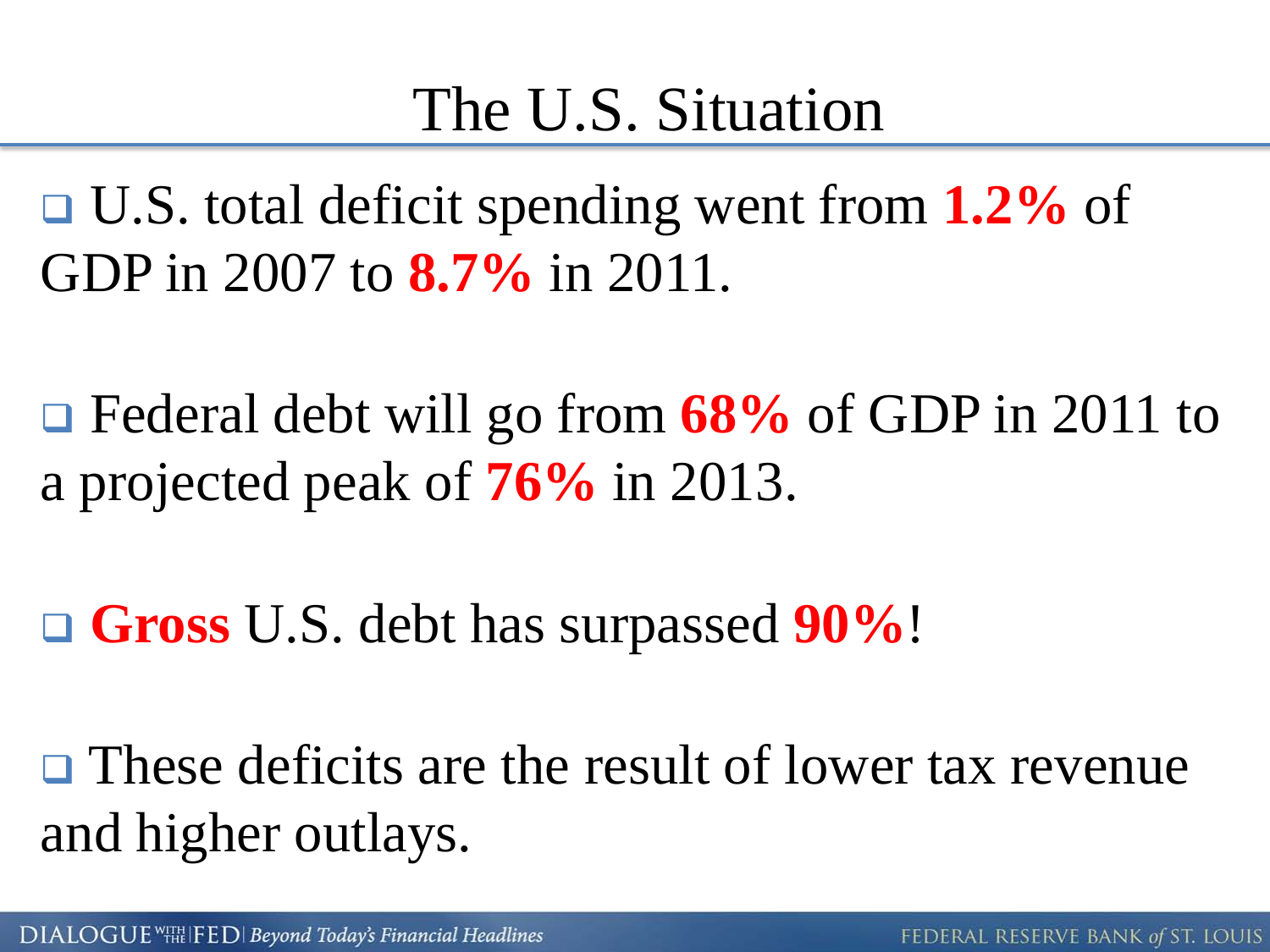### Flight to Quality

**□** Despite the large increase in U.S. debt and deficit spending, U.S. bond yields have remained near record lows.

**□** As investors moved away from troubled private asset markets (e.g. mortgages) and risky sovereign debt, the demand for U.S. treasuries has soared.

 $\Box$  This is not a reason to be at ease – the U.S. fiscal situation carries with it significant risk.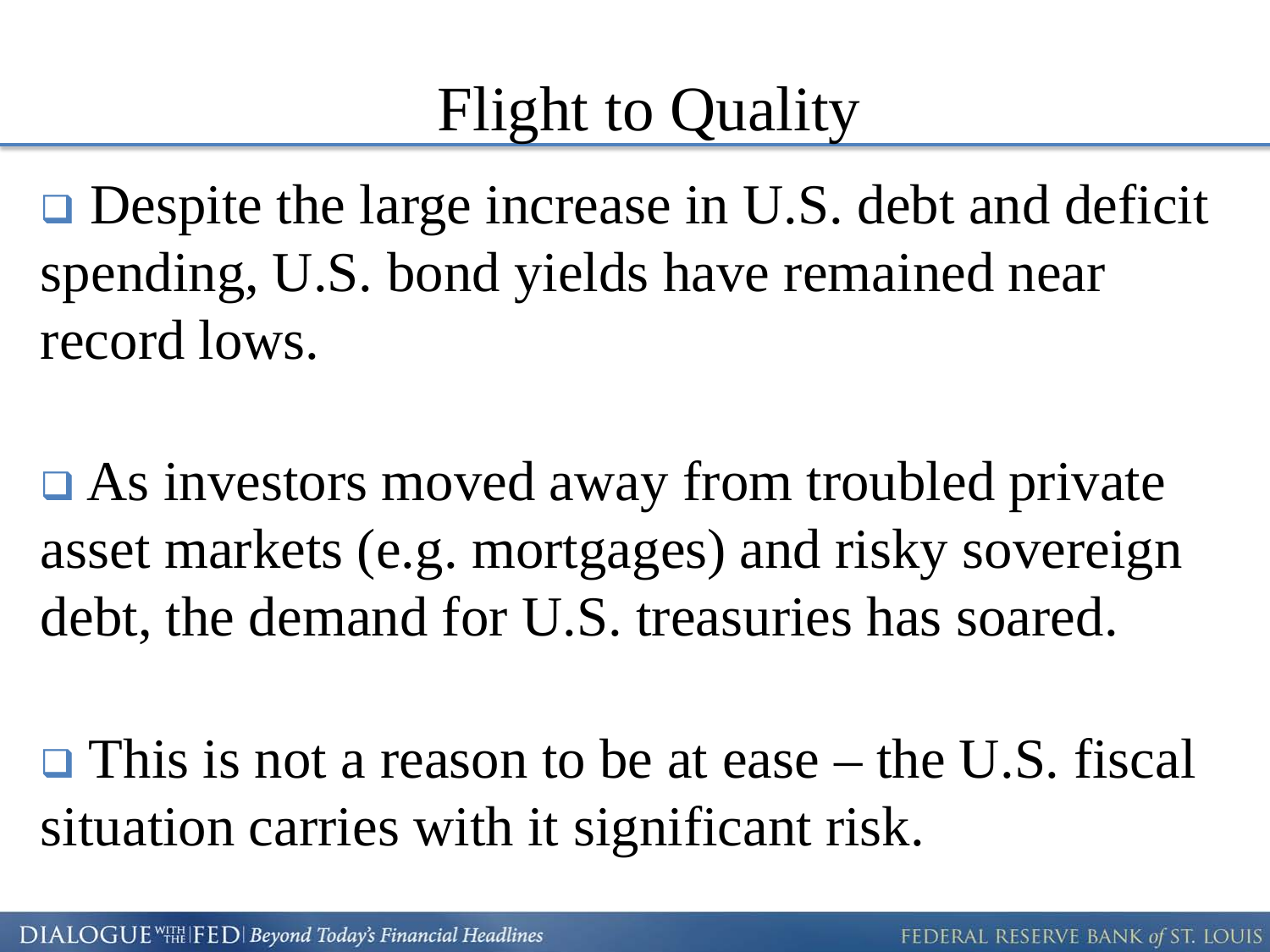## The Moral of this Tragedy

 $\Box$  The ability to borrow to finance current spending can be very beneficial.

**□** We have many examples of this:

#### WWII

- $\triangleright$  Interstate Highway System
- **Example New Deal**